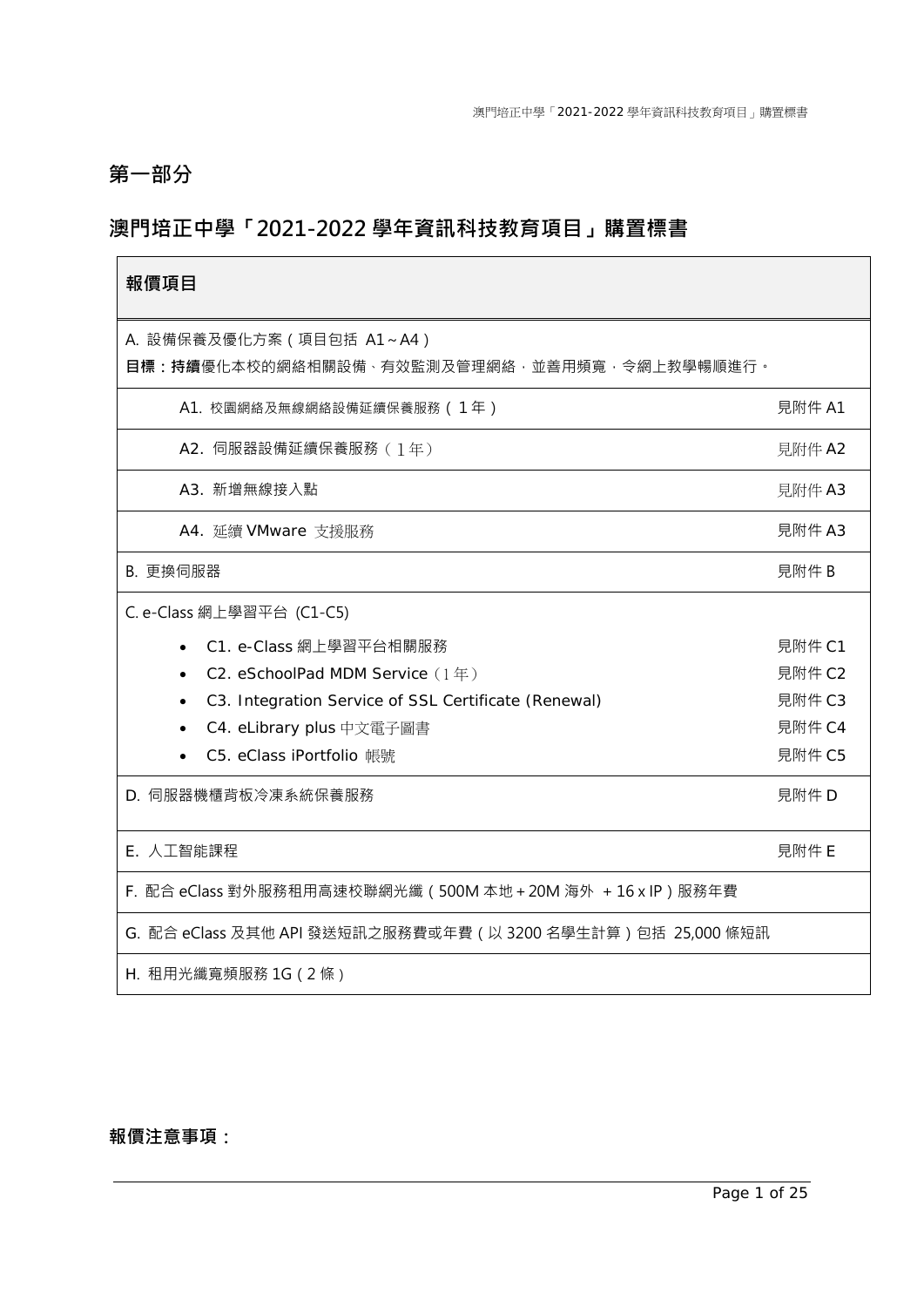澳門培正中學「2021-2022 學年資訊科技教育項目」購置標書

- 一、報價單請用澳門幣作貨幣單位
- 二、有效期應超越 2022 年 9 月 1 日
- 三、請列明交貨日期、安裝、保養方法、期限及付款方式
- 四、以上各項目可以個別報價,請列明是否可作部份項目購置
- 五、可提供同類產品
- 六、諮詢請電 28529333 內線 109 陳德明副主任,或內線 116 駱劍峰副主任
- 七、報價單請於 **2021 年 6 月 25 日下午 4 時前**,密封後交總務處 郭敬文副校長收,信封面請寫上

### "**2021-2022 學年資訊科技教育項目標書**"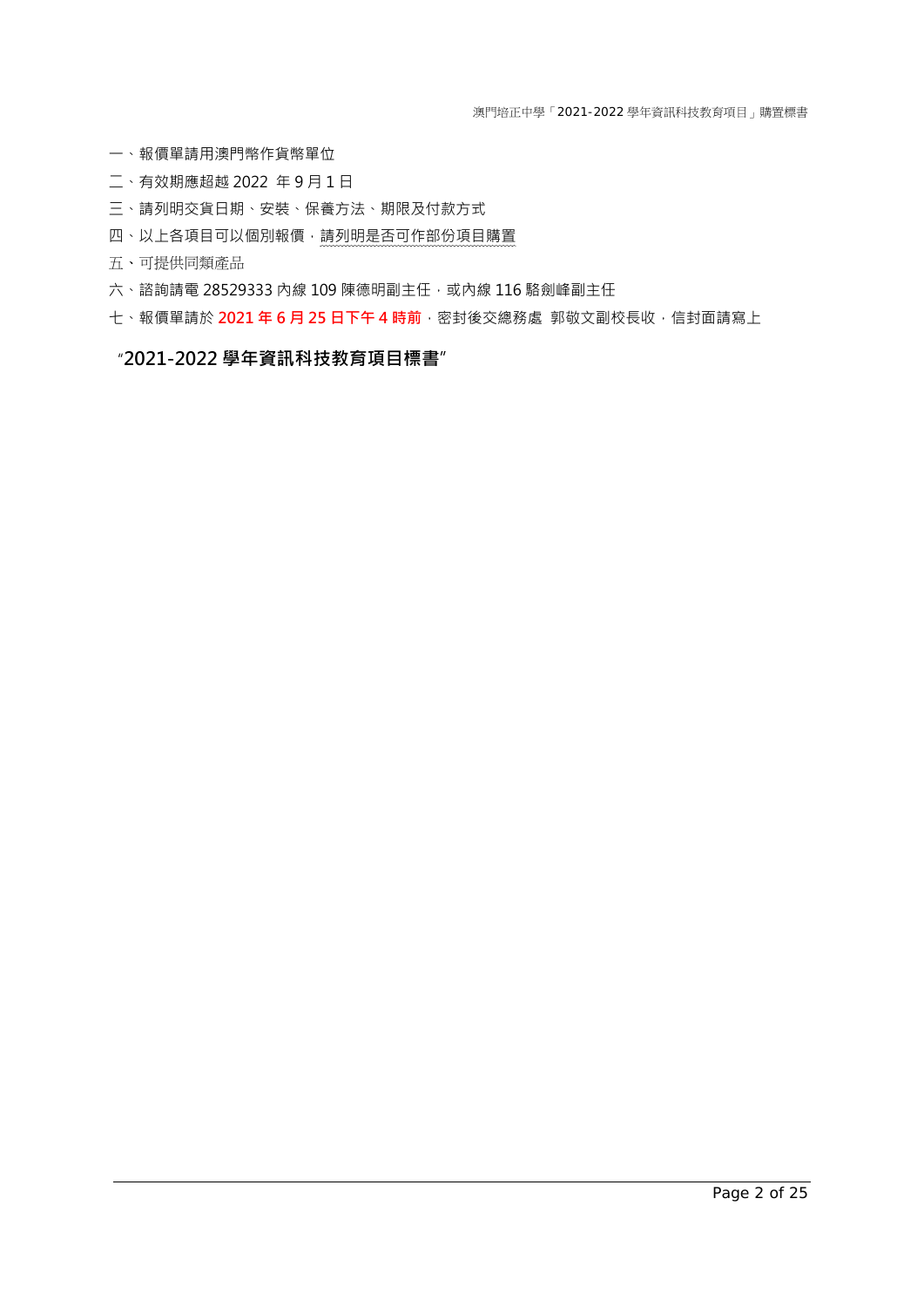### **A1. Cisco 校園網絡及無線網絡設備延續保養服務(1年)**

### **目的:**

為本校的網絡及無線網絡設備延續保養及提供為期1年的技術支援及保養服務。

| ltem | <b>Item Description</b>                                      | Qty            | <b>Unit Price</b> | <b>Total Price</b> |
|------|--------------------------------------------------------------|----------------|-------------------|--------------------|
|      |                                                              |                | (Mop)             | (Mop)              |
| a-1  | - Hardware Maintenance and Service for Wi-Fi Network         | $\mathbf{1}$   |                   |                    |
|      | Below items maintenace period - 1 YEAR, 8x5xNBD              | hw/year        |                   |                    |
|      | Period from 1/7/2021~30/6/2022                               |                |                   |                    |
|      | AIR-CAP3602I-N-K9, 802.11n CAP w/CleanAir;                   | 64             |                   |                    |
|      | 4x4:3SS; Mod; Int Ant; N Reg Domain                          |                |                   |                    |
|      | WS-C2960S-48FPD-L, Catalyst 2960S 48 GigE PoE 740W, 2 x      | 1              |                   |                    |
|      | 10G SFP+ LAN Base                                            |                |                   |                    |
|      | WS-C3750X-24P-L, Catalyst 3750X 24 Giga Port PoE LAN         | 1              |                   |                    |
|      | Base, with 715W AC power                                     |                |                   |                    |
|      | AIR-CT5508-50-K9, 5508 Series Controller for up to 50 Aps    | 2              |                   |                    |
|      | AIR-CAP3602E-N-K9, 802.11n CAP w/CleanAir; 4x4:3SS;          |                |                   |                    |
|      | Mod; Ext Ant; N Reg Domai                                    | 6              |                   |                    |
|      | WS-C2960S-24PD-L, Catalyst 2960S 24 GigE PoE 370W, 2 x       | 1              |                   |                    |
|      | 10G SFP+ LAN Base                                            |                |                   |                    |
| a-2  | - Hardware Maintenance and Service for New Wi-Fi Network     | $\mathbf{1}$   |                   |                    |
|      | Below items maintenace period - 1 YEAR, 8x5xNBD              | hw/year        |                   |                    |
|      | Period from 1/9/2021~31/8/2022                               |                |                   |                    |
|      | AIR-CAP2702I-S-K9, 802.11ac CAP w/CleanAir; 3x4:3SS; Mod;    | 28             |                   |                    |
|      | Int Ant; S Reg Domain                                        |                |                   |                    |
|      | Peplink 710 Multi-WAN Router                                 | $\overline{2}$ |                   |                    |
|      | FortiGate - 500D Firewall (include Gateway AV, NIDP, Content | $\overline{2}$ |                   |                    |
|      | Filtering, Web Filtering & Antispam)                         |                |                   |                    |
|      | WS-C2960X-24TS-S, Catalyst 2960X 24 GigE, 2 x SFP+ LAN       |                |                   |                    |
|      | Lite                                                         | 1              |                   |                    |
|      | WS-C3750X-24T-S, Catalyst 3750X 24 Giga Port IP Base, with   |                |                   |                    |
|      | 350W AC power supply                                         | 1              |                   |                    |
|      | AIR-AP2802I-S-K9, 802.11ac CAP w/CleanAir; 4x4:3MU/SS;       |                |                   |                    |
|      | Mod; Int Ant; S Reg Domain                                   | 3              |                   |                    |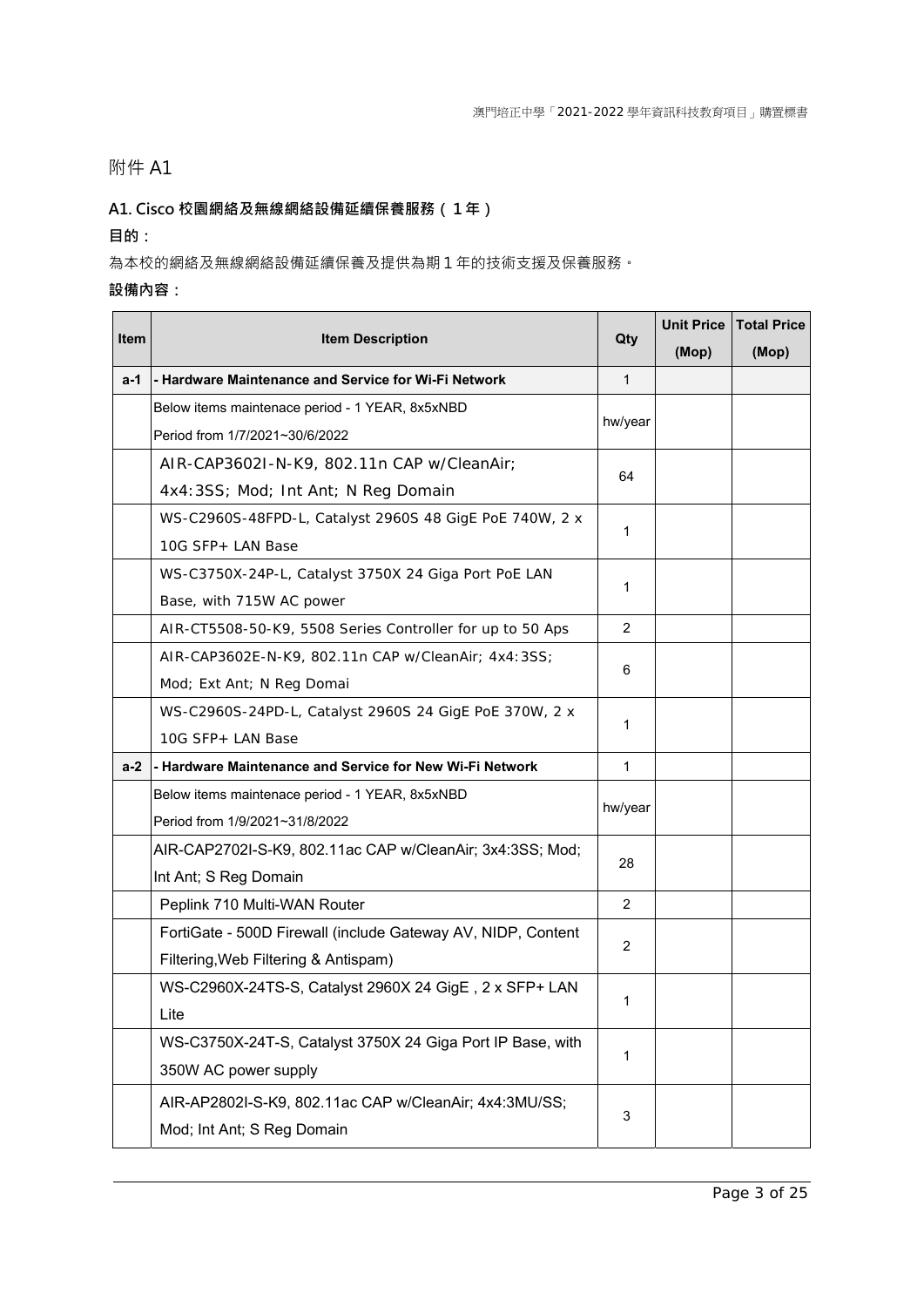| $a-3$ | - Hardware Maintenance and Service for Data Network             | 1             |        |  |
|-------|-----------------------------------------------------------------|---------------|--------|--|
|       | Below items maintenace period - 1 YEAR, 8x5xNBD                 |               |        |  |
|       | Period from 1/7/2021~30/6/2022                                  | hw/year       |        |  |
|       | WS-C3750G-12S-S, Catalyst 3750 12 SFP Standard Multilayer Image | $\mathcal{P}$ |        |  |
|       | WS-C3750G-24TS-S1U, Catalyst 3750 24 10/100/1000 + 4 SFP Std    | 2             |        |  |
|       | Multilayer;1RU                                                  |               |        |  |
|       | WS-C2960S-48TS-S, Catalyst 2960S 48 GigE, 4 x 1G SFP+ LAN Base  | 2             |        |  |
|       | WS-C2960X-24TD-L, Catalyst 2960X 24 GigE, 2 x 10G SFP+ LAN Base | 1             |        |  |
|       | WS-C4500X-16SFP+, Catalyst 4500X 16SFP+                         | 1             |        |  |
| b     | - Professional Maintenance/Admin Service                        | 1 year        |        |  |
|       | - Network equipment is per list in item a-1,a-2,a-3             |               |        |  |
|       | - Service scope is as per below, & service under level 8x5xNBD  |               |        |  |
|       |                                                                 |               | Total: |  |

#### **Service Scope:**

#### **(A) Service requirement**:

1) 8x5xNBD (9.00am~5.30pm), excl public holidays, Saturday & Sunday by the proper response time, or work to remedy by mutual arrangement.

2) System is under good air-condition, stable electricity, safe/secure space.

3) Supported by phone/e-mail/remote/on-site (fix, review, visit or meeting)

- 8x5xNBD on site (min 2 hours a trip), 8x5 on phone/e-mail/fax/remote.

4) School's support team provides 1st line support for daily work, e.g. w/ IT co-ordinator; and service provider

supply 2nd line support for the system admin, tuning or remedy.

5) Equipment datasheets and Cisco information are from www.cisco.com.

6) When co-adm, all related docu, IP, master passwords and also have a latest system back-up copy on school's hand and required to release.

#### **(B) Service work:**

1. Perform a health check on-site/remote once maintenance has confirmed; To validate if the equipment is in good condition to continue maintenance.

2. All relevant passwords and docus are ready to work and sync together.

3. System fine-tune work only (not rebuild, migrate or relocate the system) unless the system has been corrupted naturally. It is recovered by (B) 5.

4. Problem identify and fix issues with minor modification and fine-tunning, and it is not limit to hardware failure, but any issue relates to the network.

5. Reload backup/config to the replaced devices and ensure proper running.

6. Update patch and bug fix on condition (patches or fixes are from Cisco).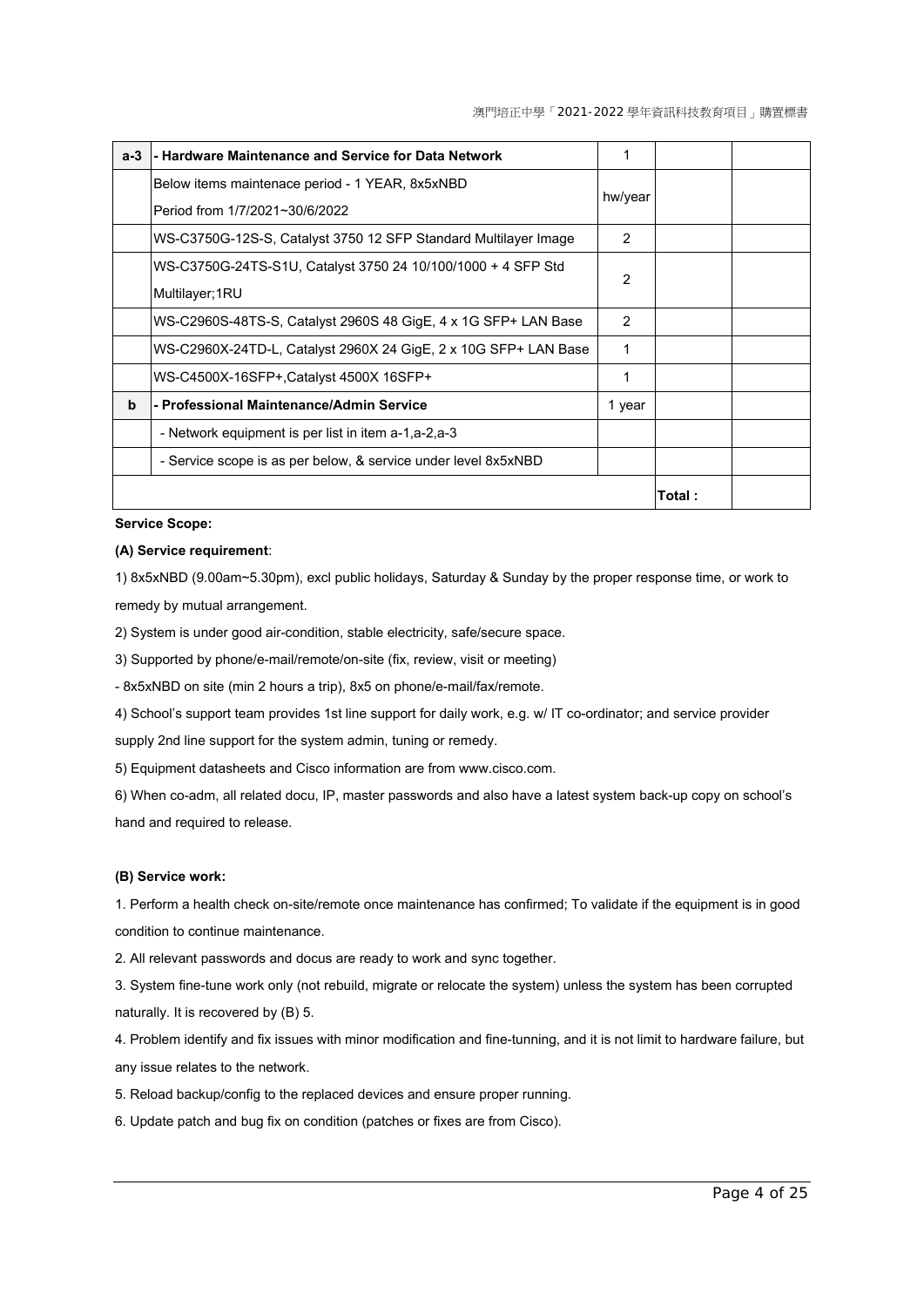7. Provide rigid advices where applicable for other systems integration, inclliaison w/ other project parties, also recommendation of new firewalls, etc.

8. System review/re-training/care 2 times for 1 year (school's client's arrangement), and each time of system review/re-training will be conducting 4 hours.

9. System log report will provide by service provider to Pui Ching by monthly.

10. Network documentation report will produce and update a year.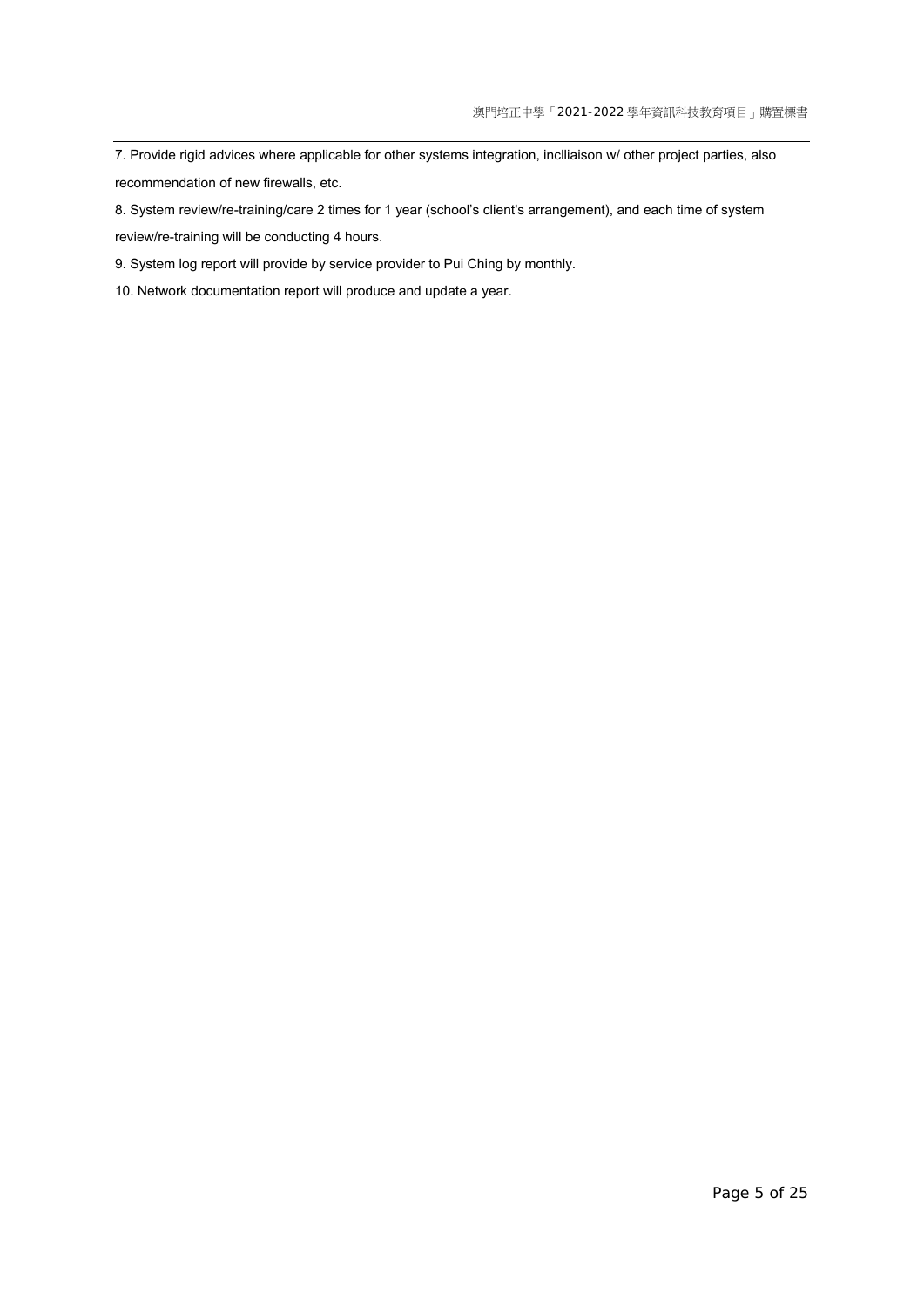|   | <b>Item Description</b>                                                                                                                                 |                |        | <b>Total</b><br><b>Price</b><br>(Mop) |
|---|---------------------------------------------------------------------------------------------------------------------------------------------------------|----------------|--------|---------------------------------------|
| C | -WiFi Equpment warranty                                                                                                                                 | $\mathbf{1}$   |        |                                       |
|   | Ruckus R710 AP<br>Service Period: 1/7/2021~30/6/2022                                                                                                    | 57             |        |                                       |
|   | Ruckus SmartZone 100<br>Service Period: 1/7/2021~30/6/2022                                                                                              | $\overline{2}$ |        |                                       |
| d | - Professional Maintenance/Admin Service<br>- equipment is per list in Equipment List<br>- Service scope is as per below, & service under level 8x5xNBD | 1<br>year      |        |                                       |
|   |                                                                                                                                                         |                | Total: |                                       |

#### **Service Scope:**

#### **(A) Service requirement**:

1) 8x5xNBD (9.00am~5.30pm), excl public holidays, Saturday & Sunday by the proper response time, or work to remedy by mutual arrangement.

2) System is under good air-condition, stable electricity, safe/secure space.

3) Supported by phone/e-mail/remote/on-site (fix, review, visit or meeting)

- 8x5xNBD on site (min 2 hours a trip), 8x5 on phone/e-mail/fax/remote.

4) School's support team provides 1st line support for daily work, e.g. w/ IT co-ordinator; and service provider supply 2nd line support for the system admin, tuning or remedy.

5) Equipment datasheets and Ruckus information are from www.ruckuswireless.com.

6) When co-adm, all related docu, IP, master passwords and also have a latest system back-up copy on school's hand and required to release.

#### **(B) Service work:**

1. Perform a health check on-site/remote once maintenance has confirmed; To validate if the equipment is in good condition to continue maintenance.

2. All relevant passwords and docus are ready to work and sync together.

3. System fine-tune work only (not rebuild, migrate or relocate the system) unless the system has been corrupted naturally. It is recovered by (B) 5.

4. Problem identify and fix issues with minor modification and fine-tunning, and it is not limit to hardware failure, but any issue relates to the network.

5. Reload backup/config to the replaced devices and ensure proper running.

6. Update patch and bug fix on condition (patches or fixes are from Ruckus).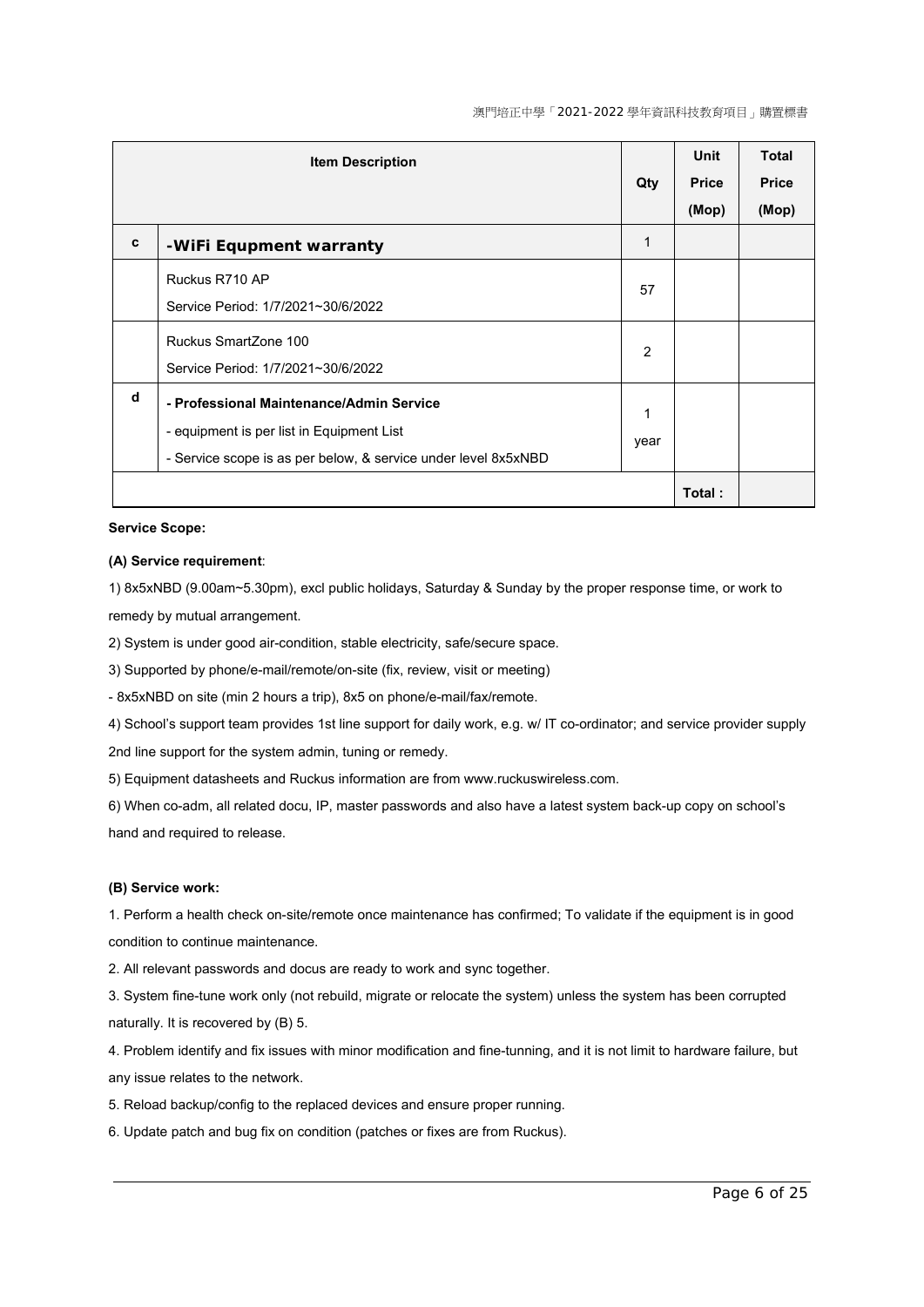7. Provide rigid advices where applicable for other systems integration, inclliaison w/ other project parties, also recommendation of new firewalls, etc.

8. System review/re-training/care 2 times for 1 year (upon school's arrangement), and each time of system review/retraining will be conducting 4 hours.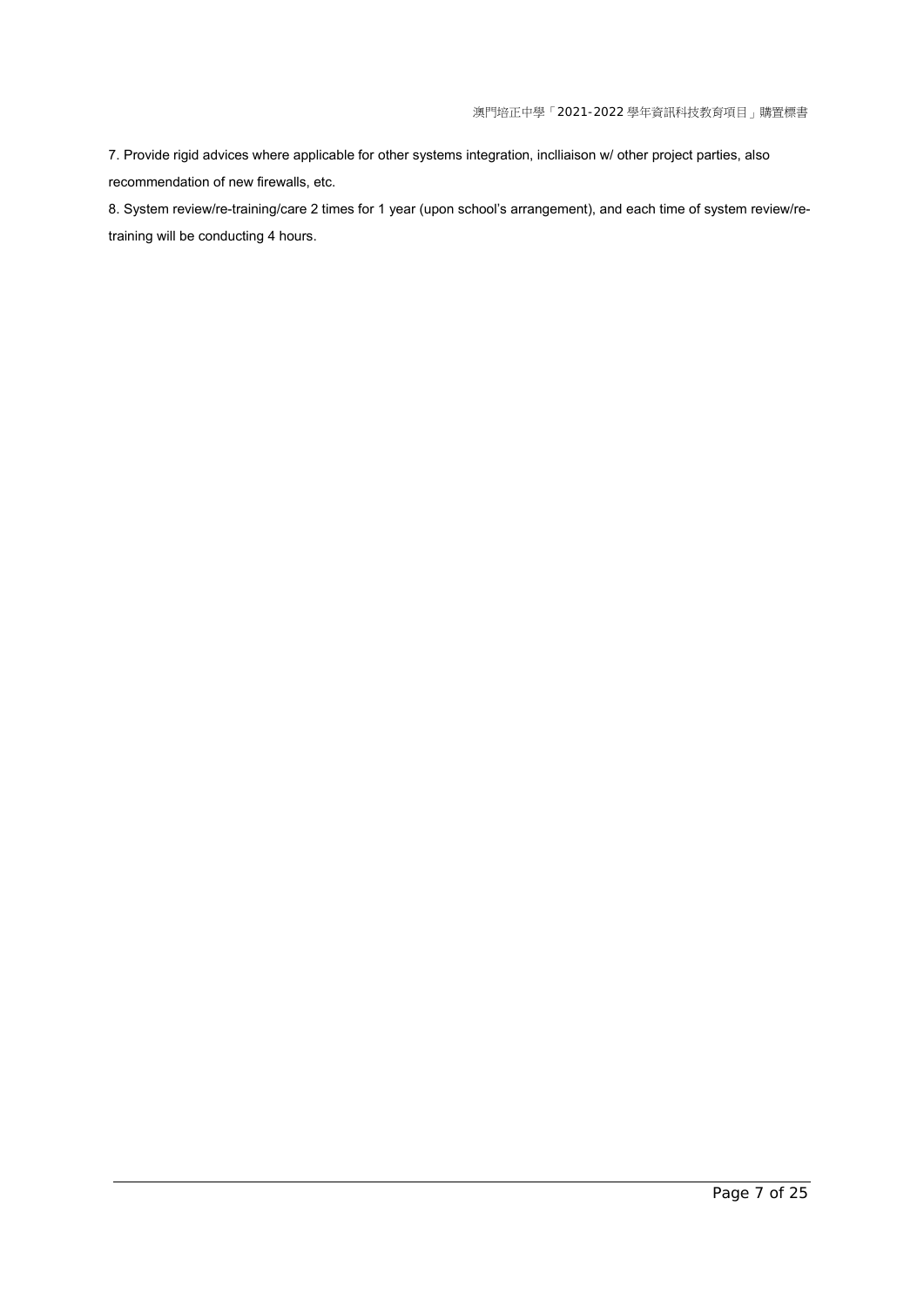### **A2. 伺服器設備延續保養服務(1年)**

**目的:** 

為本校的檔案系統及設備延續保養及服務 1 年。

|                | <b>Item Description</b>                      | Quantity | <b>Unit Price(Mop)</b> | <b>Total Price(Mop)</b> |
|----------------|----------------------------------------------|----------|------------------------|-------------------------|
|                | <b>POWEREDGE R730</b>                        | 2        |                        |                         |
|                | Serial Number: 4HPPG62; HN84MD2              |          |                        |                         |
|                | Service Level: PSP-4HR(7*24)                 |          |                        |                         |
|                | Service Period: 01-Jan-2022 to 31-Dec-2022   |          |                        |                         |
| $\mathfrak{D}$ | <b>POWEREDGE R730</b>                        |          |                        |                         |
|                | Serial Number: CQ2QMK2                       |          |                        |                         |
|                | Service Level: PSP-4HR(7*24)                 |          |                        |                         |
|                | Service Period: 21-Jul-2021 to 31- Dec -2022 |          |                        |                         |
|                |                                              |          | Total:                 |                         |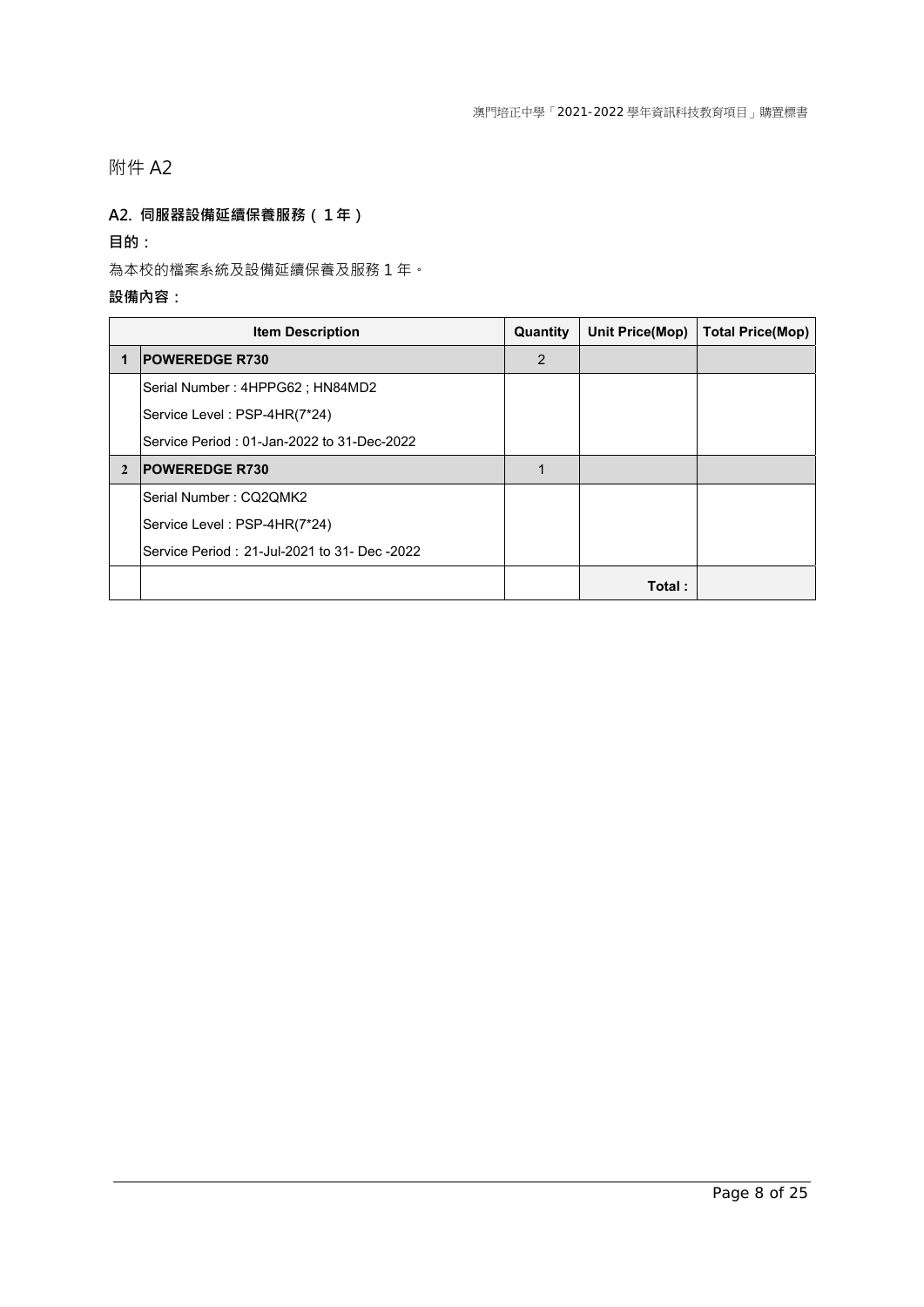### **A3. 新增無線接入點**

**目的**:於指定地點新增無線接入點,提升網絡的連線的覆蓋範圍及穩定性。

|              | <b>Item Description</b>                              | Quantity | <b>Unit Price(Mop)</b> | <b>Total Price(Mop)</b> |
|--------------|------------------------------------------------------|----------|------------------------|-------------------------|
| 1            | Ruckus AP R710                                       |          |                        |                         |
|              | ZoneFlex R710 dual-band 802.11abgn/ac (802.11ac Wave |          |                        |                         |
|              | 2), Wireless Access Point, 4x4:4 streams, MU-MIMO,   |          |                        |                         |
| 1.1          | BeamFlex+, dual ports, 802.3af/at PoE support.       | 1        |                        |                         |
|              | Does not include power adapter or PoE injector.      |          |                        |                         |
|              | Includes Limited Lifetime Warranty.                  |          |                        |                         |
|              | Part No. 901-R710-WW00                               |          |                        |                         |
|              |                                                      |          |                        |                         |
| 1.2          | Ruckus Multipurpose Mounting Bracket for Indoor AP's | 1        |                        |                         |
|              | Part No. 902-0120-0000                               |          |                        |                         |
|              | <b>Ruckus Wireless Controllers Licenses</b>          |          |                        |                         |
| 1.3          | AP management license for SZ-100/vSZ                 | 1        |                        |                         |
|              | 3.X/SCG200/SZ300, 1 Ruckus AP access point.          |          |                        |                         |
|              | Part No. L09-0001-SG00                               |          |                        |                         |
|              | 1.4 Support for Per SZ/(v)SZ AP, 5 Years             | 1        |                        |                         |
| $\mathbf{2}$ | Installation and configuration                       | 1        |                        |                         |
|              |                                                      |          | Total:                 |                         |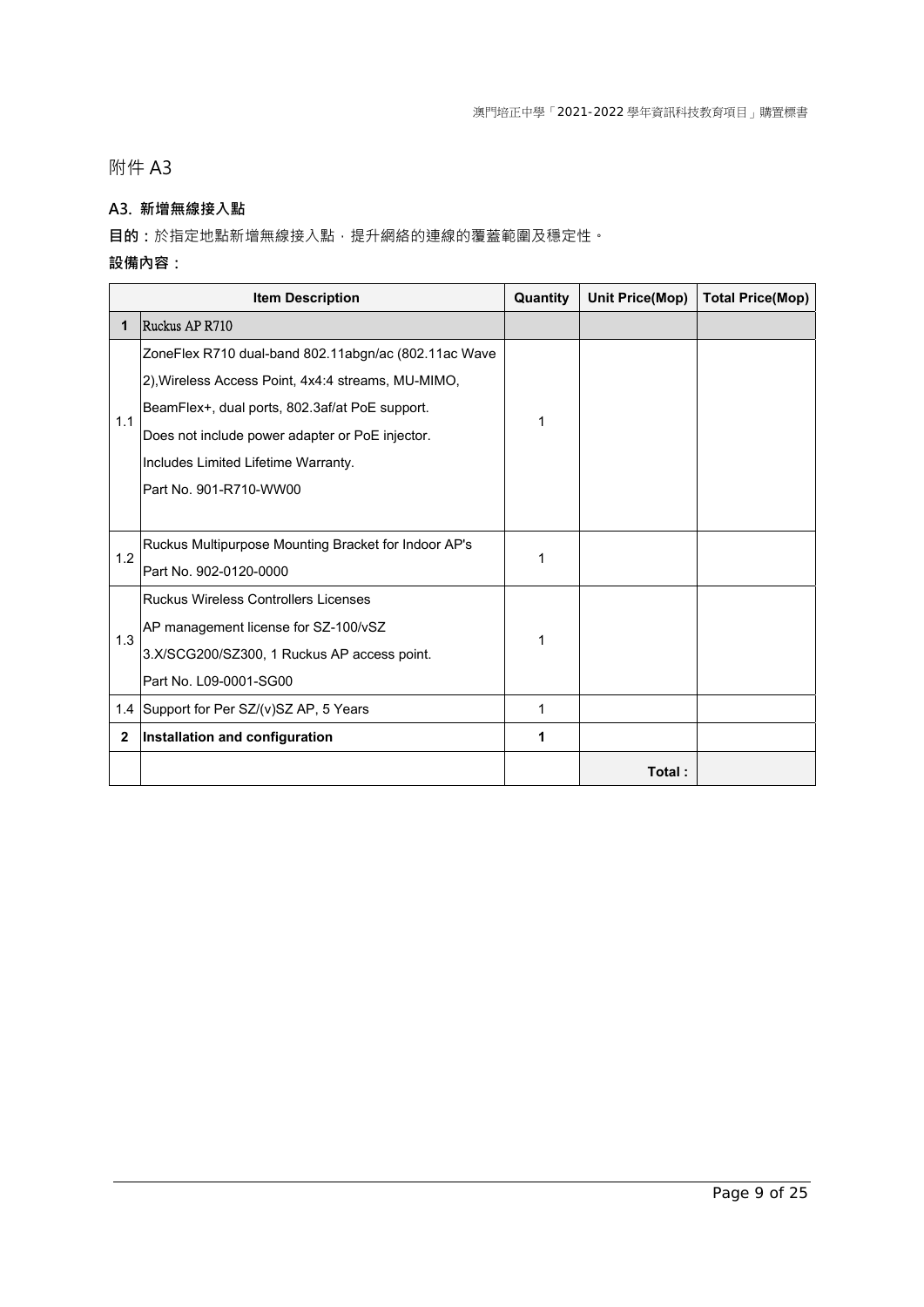### **A4. 延續 VMware 支援服務**

**目的:**續訂 Vmware 三年支援服務,支援等級不變。

|   | <b>Item Description</b>                               | Quantity       | Unit Price(Mop) | <b>Total Price(Mop)</b> |
|---|-------------------------------------------------------|----------------|-----------------|-------------------------|
|   | lPart No. VS7-STD-P-SSS-C                             |                |                 |                         |
|   | Production Support Coverage VMware vSphere 7 Standard | $\mathfrak{p}$ |                 |                         |
|   | for 1 processor                                       |                |                 |                         |
|   | Service Period: 09-AUG-21 to 08-AUG-24                |                |                 |                         |
|   |                                                       |                |                 |                         |
|   | Part No. VCS7-STD-P-SSS-C                             |                |                 |                         |
|   | Production Support Coverage VMware vCenter Server 7   | 1              |                 |                         |
| 2 | Standard for vSphere 7 (Per Instance)                 |                |                 |                         |
|   | Service Period: 09-AUG-21 to 08-AUG-24                |                |                 |                         |
|   |                                                       |                | Total:          |                         |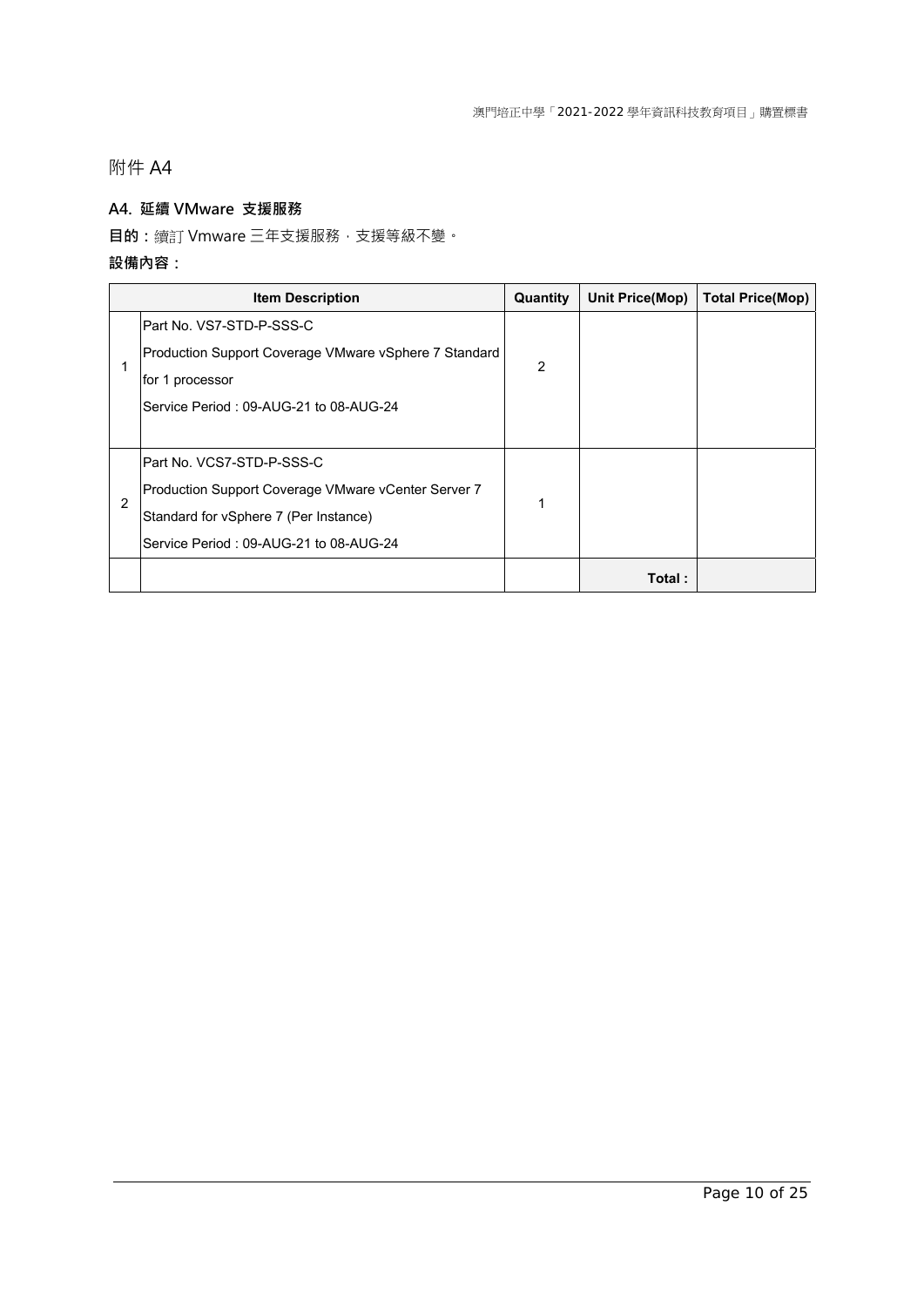附件 B

### **B. 更換伺服器**

**目的:** 

更新運作不穩或已不獲續保的伺服器。

- 以下設備可提供具同等或以上功能的產品
- 所有新購設備需提供未來 5 年之保養及支援服務
- **Service Level : (7x24) 4-hour Onsite Service**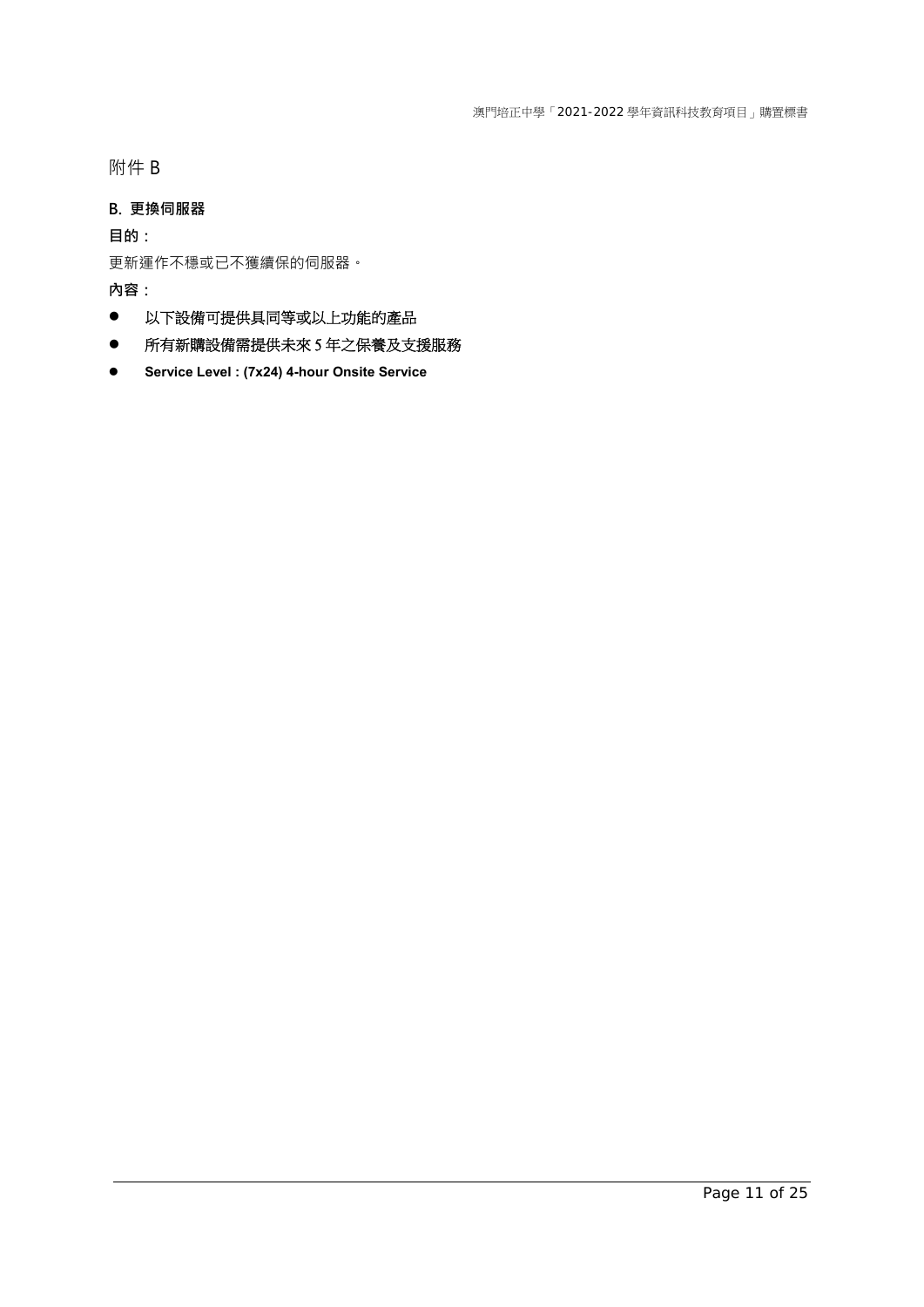澳門培正中學「2021-2022 學年資訊科技教育項目」購置標書

| <b>Item Description</b> |                                                             |     | <b>Unit Price</b> | <b>Total Price</b> |
|-------------------------|-------------------------------------------------------------|-----|-------------------|--------------------|
|                         |                                                             | Qty | (Mop)             | (Mop)              |
| 1                       | Dell PowerEdge R440 Server                                  |     |                   |                    |
|                         | Intel Xeon Silver 4208 2.1G, 8C/16T, 9.6GT/s, 11M Cache,    |     |                   |                    |
|                         | Turbo, HT (85W) DDR4-2400                                   |     |                   |                    |
|                         | iDRAC Group Manager, Enabled                                |     |                   |                    |
|                         | 2.5" Chassis with up to 8 Hot Plug Hard Drives              |     |                   |                    |
|                         | <b>Standard Bezel</b>                                       |     |                   |                    |
|                         | Riser Config 1, 1 x 16 FH                                   |     |                   |                    |
|                         | PowerEdge R440 x8 Drive Shipping Material                   |     |                   |                    |
|                         | Quick Sync 2 (At-the-box mgmt)                              |     |                   |                    |
|                         | Performance Optimized                                       |     |                   |                    |
|                         | 3200MT/s RDIMMs                                             |     |                   |                    |
|                         | 2 x 16GB RDIMM, 3200MT/s, Dual Rank                         |     |                   |                    |
|                         | iDRAC9, Enterprise                                          |     |                   |                    |
|                         | 4 x 2.4TB 10K RPM SAS 12Gbps 512e 2.5in Hot-plug Hard Drive |     |                   |                    |
|                         | Internal PERC                                               | 1   |                   |                    |
|                         | PERC H740P RAID Controller, LP Adapter                      |     |                   |                    |
|                         | Performance BIOS Settings                                   |     |                   |                    |
|                         | <b>Standard Heat Sink</b>                                   |     |                   |                    |
|                         | DVD +/-RW, SATA, Internal                                   |     |                   |                    |
|                         | Dual, Hot Plug, Redundant Power Supply (1+1), 550W          |     |                   |                    |
|                         | 2 Jumper Cord - C13/C14, 2M, 250V, 10A (EU, TW, APCC        |     |                   |                    |
|                         | countries except ANZ)                                       |     |                   |                    |
|                         | CS2.0 Tollfree number label for HK                          |     |                   |                    |
|                         | Dual-Port 1GbE On-Board LOM                                 |     |                   |                    |
|                         | ReadyRails Sliding Rails With Cable Management              |     |                   |                    |
|                         | Arm                                                         |     |                   |                    |
|                         | RAID <sub>5</sub>                                           |     |                   |                    |
|                         | Windows Server 2019 Standard, 16CORE, Digitally             |     |                   |                    |
|                         | Fulfilled Recovery Image, Multi Language                    |     |                   |                    |
|                         | Limited Warranty:5 year (Labor)                             |     |                   |                    |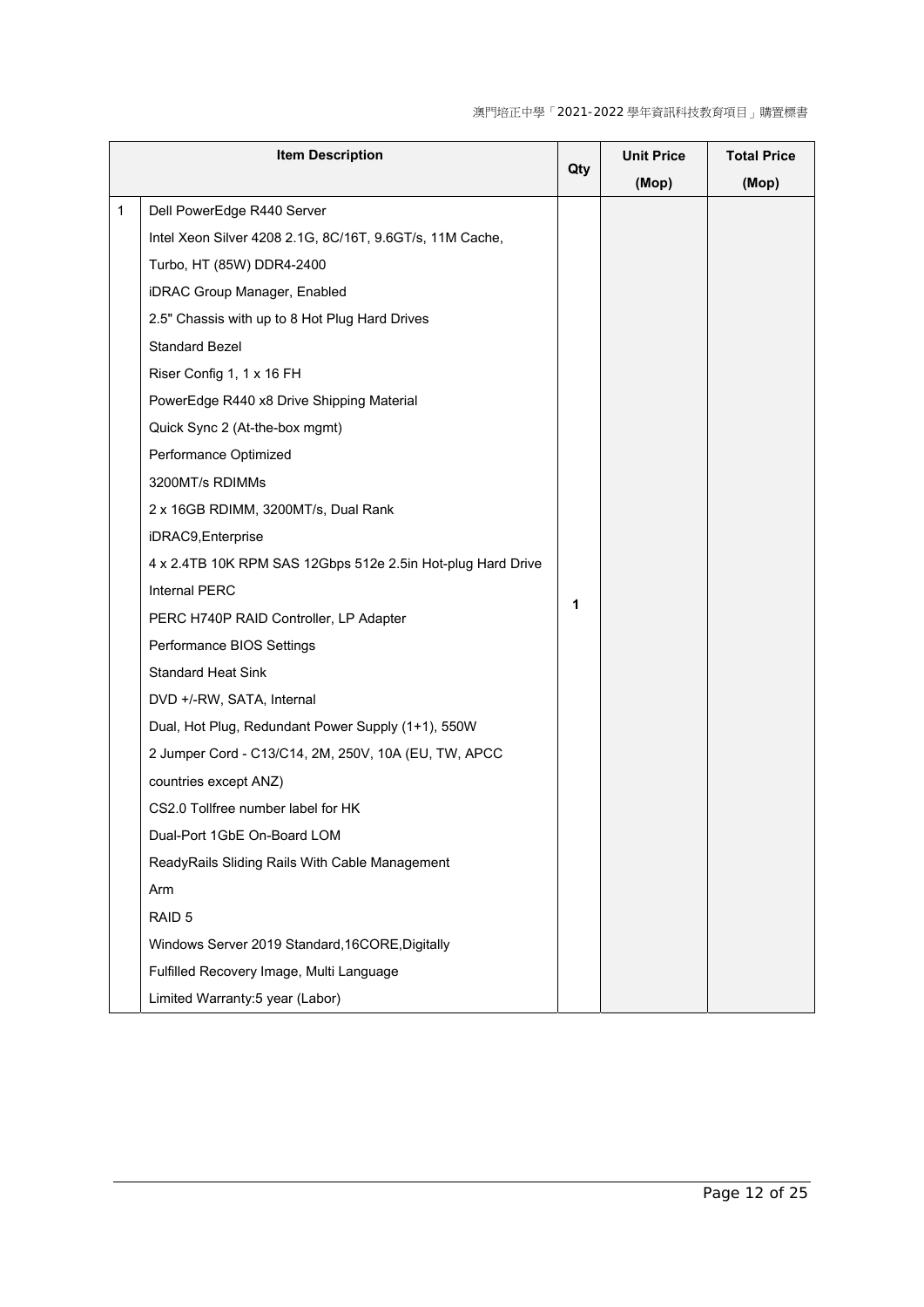| 2 | <b>Service for DHCP Server</b>                |        |  |
|---|-----------------------------------------------|--------|--|
|   | - Data Migration                              |        |  |
|   | - Migrate existing HP Server VM to new Server |        |  |
|   | - Office hours                                |        |  |
|   | - Including testing and site survey           |        |  |
|   | - Hardware and cabling work are excluded      |        |  |
|   |                                               | Total: |  |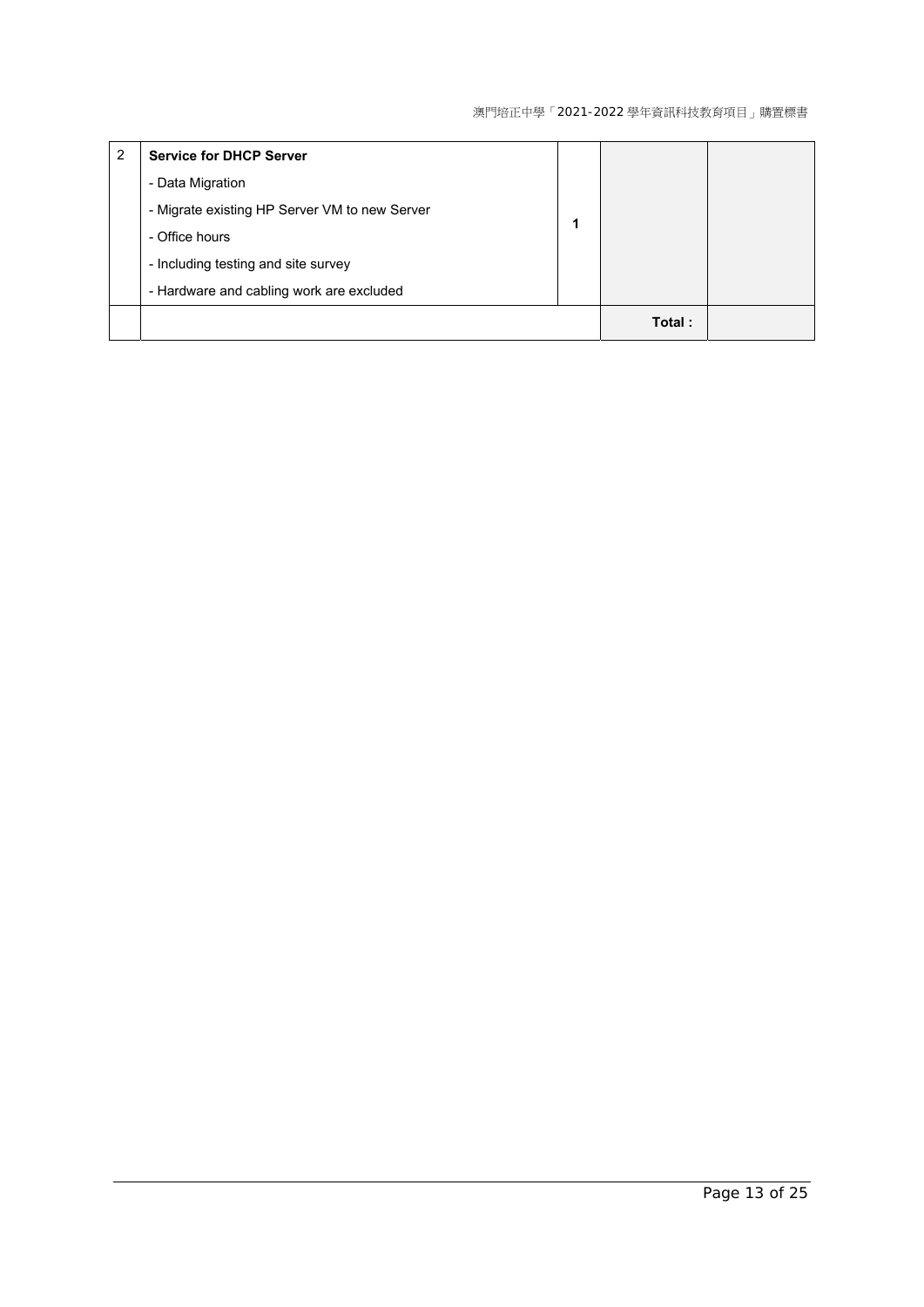## **e-Class 網上學習平台相關服務(1年)**

|                                                                                                                                                                                                                       | <b>Item Description</b>            | Qty    | <b>Unit Price</b><br>(Mop) | <b>Total Price</b><br>(Mop) |
|-----------------------------------------------------------------------------------------------------------------------------------------------------------------------------------------------------------------------|------------------------------------|--------|----------------------------|-----------------------------|
| $\mathbf{1}$                                                                                                                                                                                                          | eClass Parent App (3200 users)     | 1 year |                            |                             |
| $\overline{2}$<br>eClass Teacher App (201-250 users)                                                                                                                                                                  |                                    | 1 year |                            |                             |
| 3<br>PowerLesson App Connection Service                                                                                                                                                                               |                                    | 1 year |                            |                             |
| $\overline{4}$<br><b>Onscreen Marking Tool</b>                                                                                                                                                                        |                                    | 1 year |                            |                             |
| Flipped Channels with VOD<br>$\overline{5}$<br>- Disk space: 400GB<br>- Monthly Playback traffic: 6TB                                                                                                                 |                                    | 1 year |                            |                             |
| Annual managed maintenance service<br>6                                                                                                                                                                               |                                    | 1 year |                            |                             |
| $\overline{7}$                                                                                                                                                                                                        | eClass Maintenance Package Renewal | 1 year |                            |                             |
| Hardware Maintenance Renewal of Cisco<br>Switch<br>CON-SMBS-WSC24TDL<br>8<br>SMB SA 8x5xNBD for WS-C2960X-24TD-<br>L (1 year hardware maintenanceonly)<br>S/N: FOC1820S0PX<br>Covered Period: 9 Oct 2021 - 8 Oct 2022 |                                    | 1 year |                            |                             |
|                                                                                                                                                                                                                       |                                    |        | Total:                     |                             |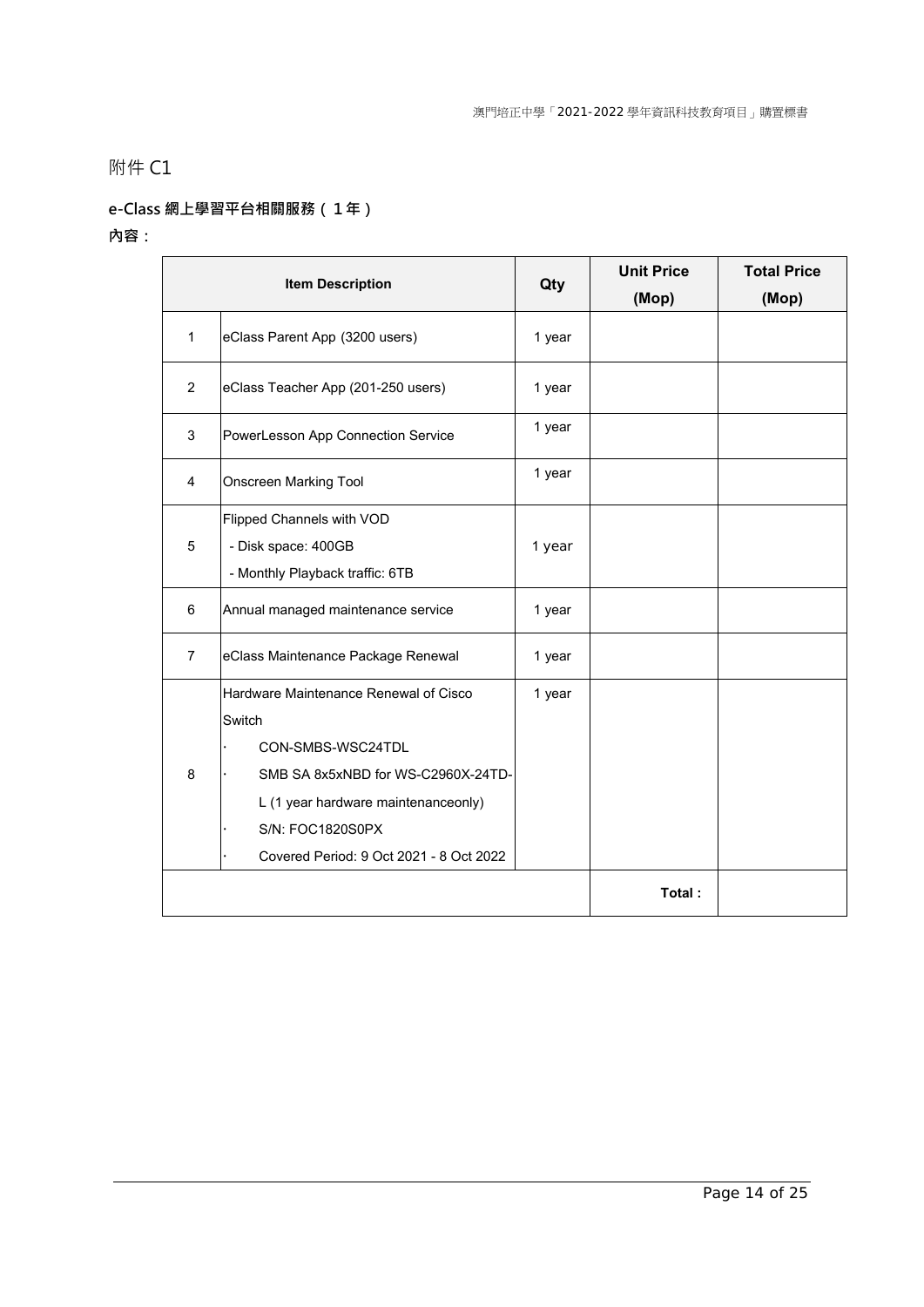## **eSchoolPad MDM Service(1年)**

| <b>Item Description</b>                   |     | <b>Unit Price</b> | <b>Total Price</b> |
|-------------------------------------------|-----|-------------------|--------------------|
|                                           |     | (Mop)             | (Mop)              |
| eSchoolPad MDM Service(IOS)               |     |                   |                    |
| Service Period: 1 year                    | 650 |                   |                    |
| Covered Period: 1 Jan 2022 to 31 Dec 2022 |     |                   |                    |
|                                           |     | Total:            |                    |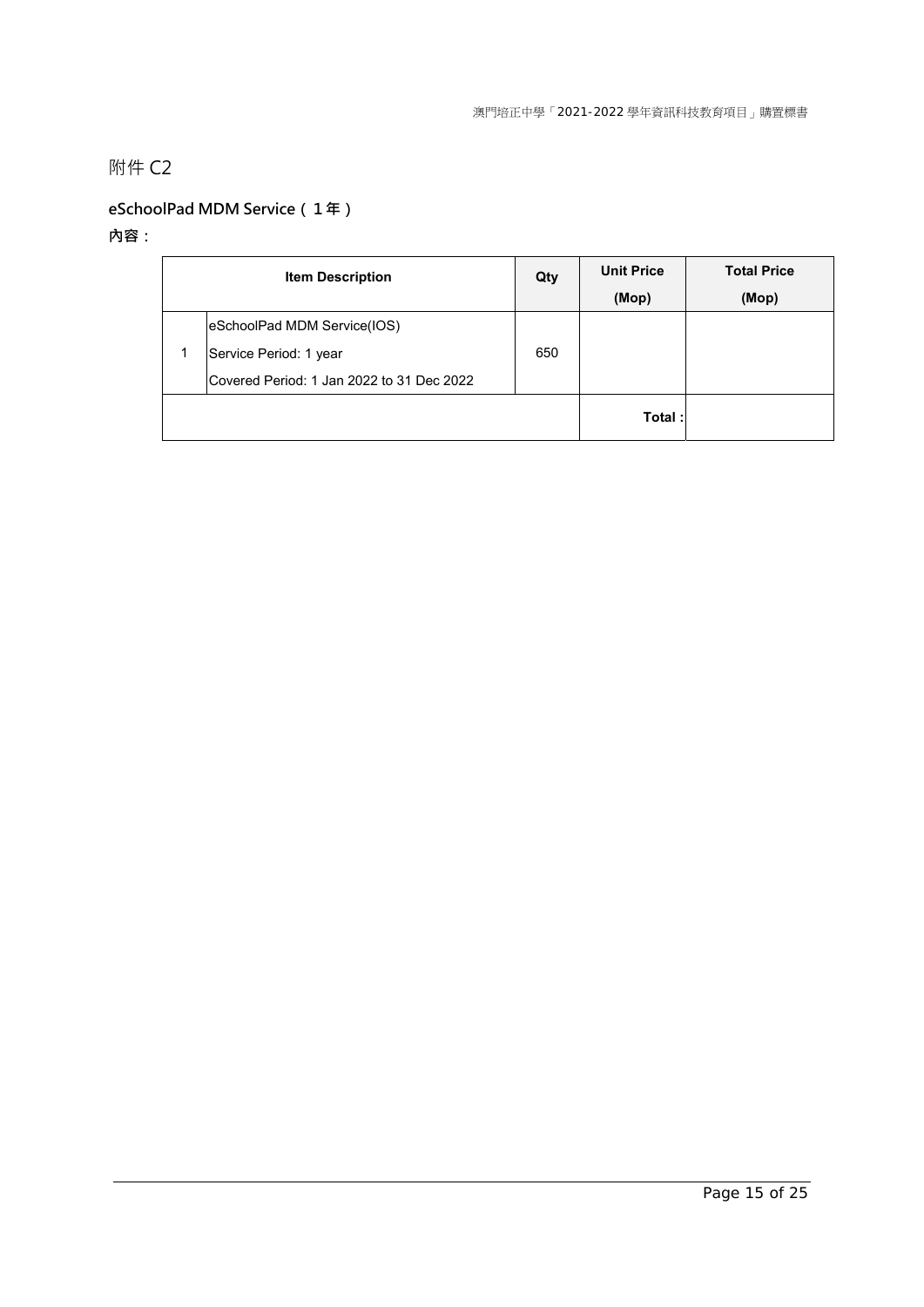# **Integration Service of SSL Certificate (Renewal)**

|              |                       |   |                                            | <b>Unit Price</b> | <b>Total Price</b> |       |
|--------------|-----------------------|---|--------------------------------------------|-------------------|--------------------|-------|
|              |                       |   | <b>Item Description</b>                    | Qty               | (Mop)              | (Mop) |
| $\mathbf{1}$ | Class Web SSL         | ■ | Installation of a valid SSL certificate on | 1                 |                    |       |
|              | Integration Service   |   | eClass web server is based on the          |                   |                    |       |
|              |                       |   | necessary information provided by          |                   |                    |       |
|              |                       |   | client                                     |                   |                    |       |
|              |                       |   | Configuration of eClass web server for     |                   |                    |       |
|              |                       |   | using the SSL certificate                  |                   |                    |       |
| 2            | Sectigo Positive      | ■ | Domain validated certificate               | 1                 |                    |       |
|              | SSL Certificate for I |   | 2048 bit industry standard SSL             |                   |                    |       |
|              | eClass System         |   | certificate                                |                   |                    |       |
|              | <b>Web Service</b>    | ■ | 128/256 bit encryption                     |                   |                    |       |
|              |                       | ■ | Email and web support                      |                   |                    |       |
|              |                       |   |                                            |                   | Total:             |       |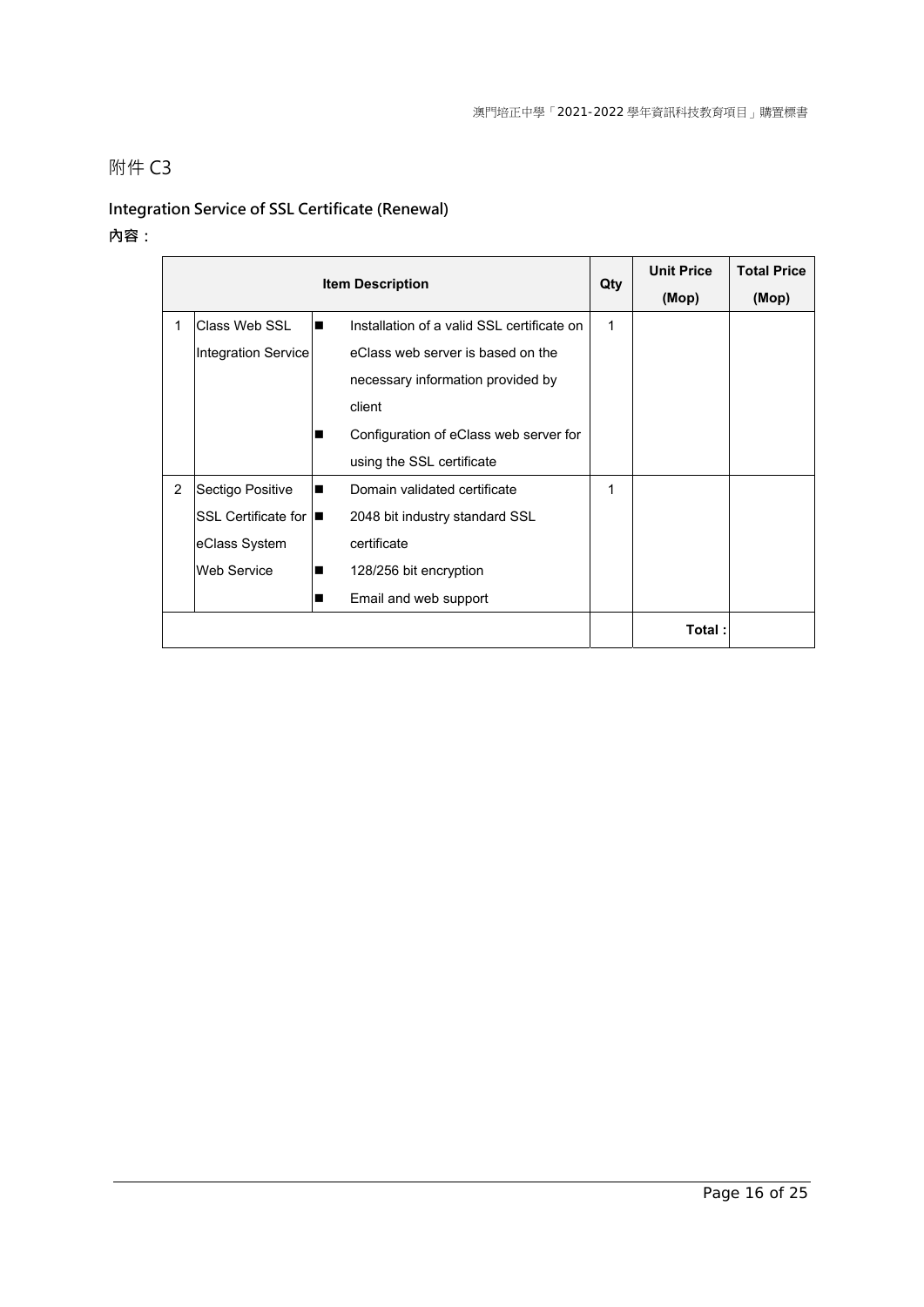# **eLibrary plus 中文電子圖書:**

|   |              |                                         |     | <b>Unit Price</b> | <b>Total Price</b> |  |  |
|---|--------------|-----------------------------------------|-----|-------------------|--------------------|--|--|
|   |              | <b>Item Description</b>                 | Qty | (Mop)             | (Mop)              |  |  |
|   | 中文電子圖書 -  ●  | 870 本中文流行讀物圖書數目                         |     |                   |                    |  |  |
|   | 870 中文流行讀  ● | 適合中小學程度                                 |     |                   |                    |  |  |
|   | 物系列_2021     | 可作學科的參考書籍或課後讀物<br>$\bullet$             |     |                   |                    |  |  |
|   |              | <b>系列圖書:心靈勵志、成長自</b>                    |     |                   |                    |  |  |
|   |              | 助、科普讀物、旅遊、健康、                           |     |                   |                    |  |  |
|   |              | 飲食文化、藝術、語文、教                            |     |                   |                    |  |  |
|   |              | 育、數學、通識、環                               |     |                   |                    |  |  |
|   |              | 保、小說、散文、詩集、中外                           |     |                   |                    |  |  |
| 1 |              | 名人傳記、歷史故事、神話故 1 year                    |     |                   |                    |  |  |
|   |              | 事、童話故事、漫畫繪本等                            |     |                   |                    |  |  |
|   |              | 系列出版社:天行者、天窗、                           |     |                   |                    |  |  |
|   |              | 爸媽學堂、青春、青桐社、青                           |     |                   |                    |  |  |
|   |              | 馬、青源、青藍、小麥文化、                           |     |                   |                    |  |  |
|   |              | 皇冠、突破、匯識教育、螢火                           |     |                   |                    |  |  |
|   |              | 蟲、藍鯨工作室等                                |     |                   |                    |  |  |
|   |              |                                         |     |                   |                    |  |  |
|   |              | Covered Period: 8 Nov 2021 - 7 Nov 2022 |     |                   |                    |  |  |
|   |              |                                         |     | Total:            |                    |  |  |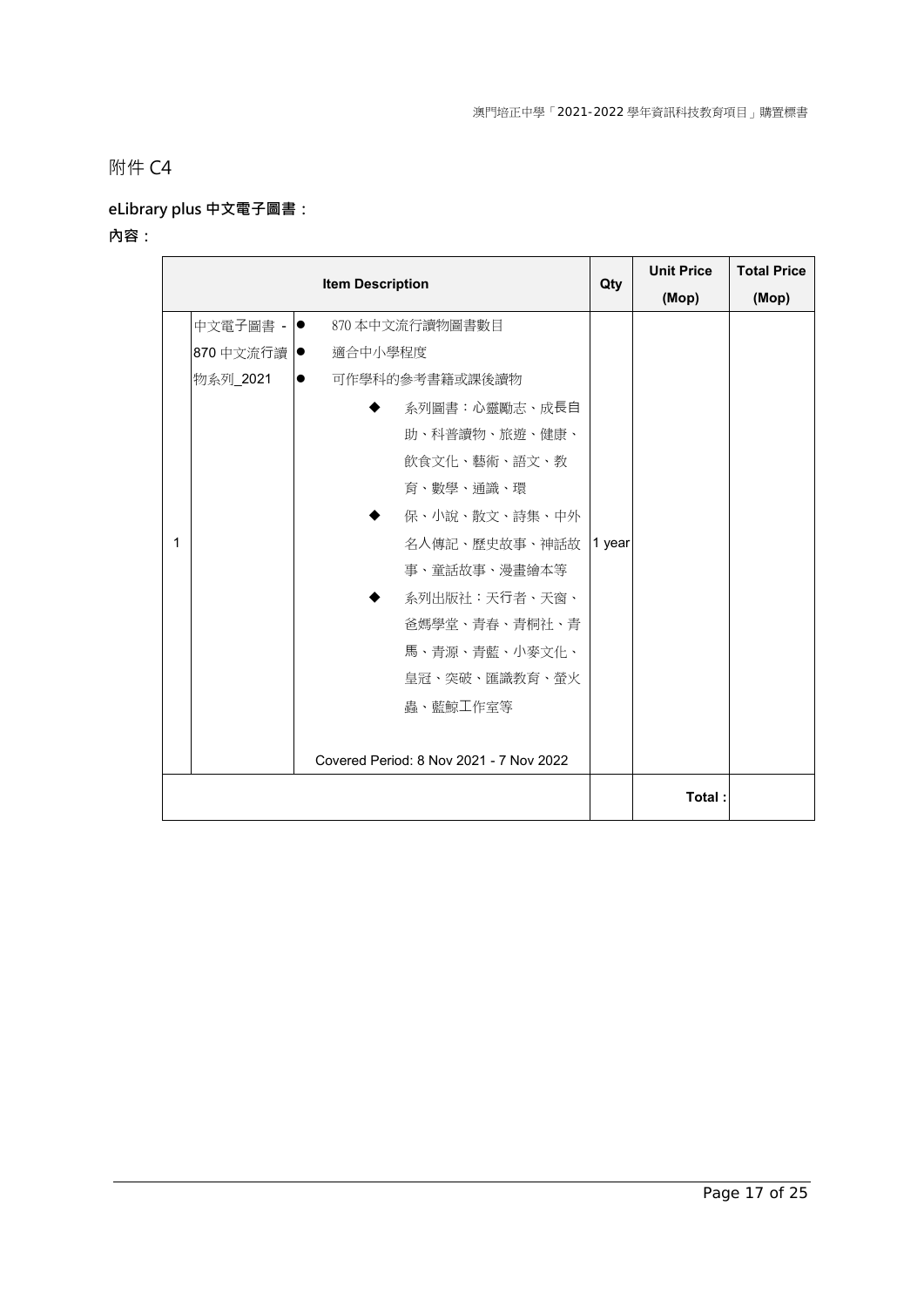## **eClass iPortfolio 帳號:**

| <b>Item Description</b>            |  | Qty                               |     | <b>Unit Price</b> | <b>Total Price</b> |
|------------------------------------|--|-----------------------------------|-----|-------------------|--------------------|
|                                    |  |                                   |     | (Mop)             | (Mop)              |
| $eClass$ iPortfolio $\blacksquare$ |  | A unique account for each student | 300 |                   |                    |
| Account                            |  |                                   |     |                   |                    |
|                                    |  |                                   |     | Total:            |                    |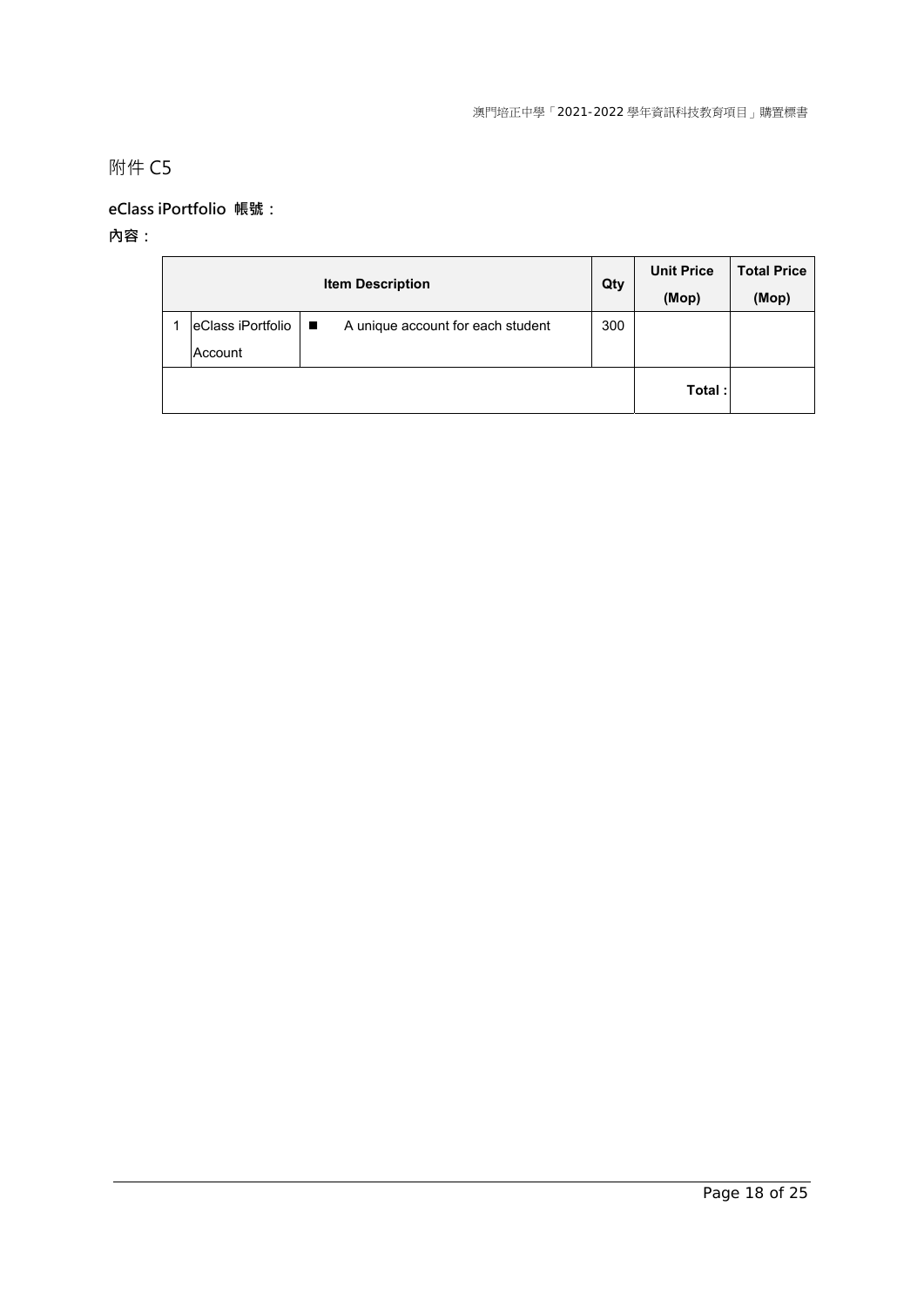## 附件 D

## **伺服器機櫃背板冷凍系統保養服務(1年)**

**目的:**維持資料中心內的伺服器穩定運作。

| <b>Item</b> | <b>Item Description</b>                                                               | Qty    |       | Unit Price Total Price |
|-------------|---------------------------------------------------------------------------------------|--------|-------|------------------------|
|             |                                                                                       |        | (Mop) | (Mop)                  |
|             | - Rear Door Heat Exchanger Cooling System                                             |        |       |                        |
| D1          | 7x24x365, 4 Hours, Parts (Repair or Replace, Excluded Pump Unit) &                    | 1 year |       |                        |
|             | Labor for cooling system                                                              |        |       |                        |
|             | Coolcentric Rear Door Heat Exchanger Lite Version (LRDHx)/8-12Kw/42U H/               |        |       |                        |
|             | 600mm W                                                                               |        |       |                        |
|             | Coolcentric VT-20 6U Rackmount /20Kw Capacity, 230V Singe Phase, 50/60Hz,<br>п        |        |       |                        |
|             | <b>Full Unit</b>                                                                      |        |       |                        |
|             | 3/4" Brass Quick Coupling Pair (QCCFM)<br>п                                           |        |       |                        |
|             | High Pressure Hose, 350psi/Meter (HKJPHKT)<br>■                                       |        |       |                        |
|             | Manifold (CDU-XUFQ3B. 4 way with brass quick coupling connection                      |        |       |                        |
|             | D2 7x24x365, 4 Hours, Parts (Repair or Replace) & Labor for air cooled chiller system | 1 year |       |                        |
|             | <b>Air Cooled Chiller</b>                                                             |        |       |                        |
|             | 22.5KW air cooled chilled (York Model: YCGA022SSE50/Carrier Model: 30RB021)           |        |       |                        |
|             | 32mm dia. Chilled water pipe with thermal insulation from chiller to CDU<br>п         |        |       |                        |
|             | Fresh water pipe to chiller                                                           |        |       |                        |
|             | Power supply to chiller<br>■                                                          |        |       |                        |
|             |                                                                                       |        |       |                        |
|             | D3 Provide preventive maintenance for chiller and RDHx quarterly                      | 1 year |       |                        |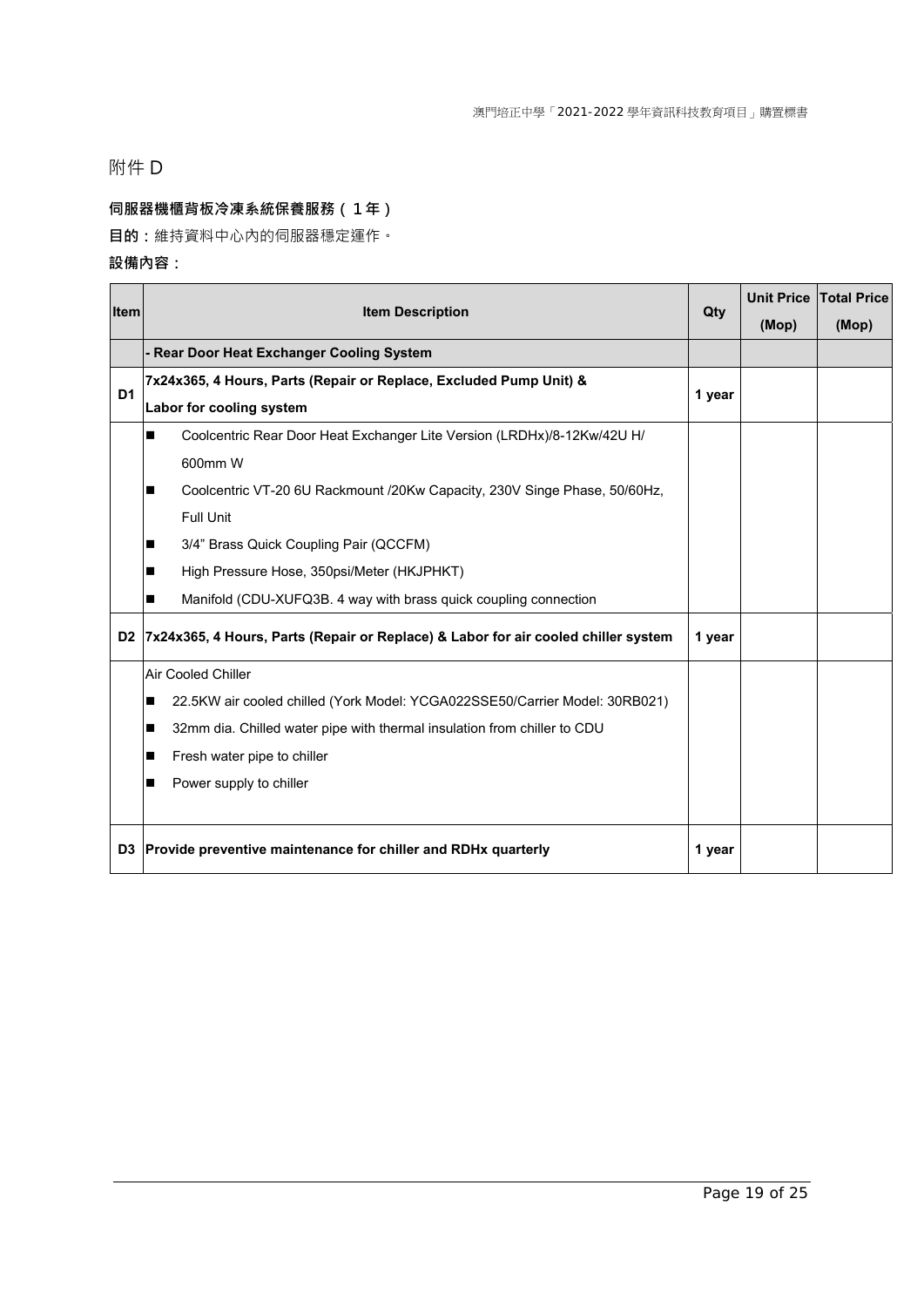## 附件 E

### **E. 人工智能課程**

#### **目的:**

在中學設置人工智能課程,包括課程內容、線上實驗平台、線下硬體實教具,使學生了解人工智能 初步技術,體驗人工智能技術應用。

| Item           | <b>Item Description</b>             | Qty    | <b>Unit Price</b> | <b>Total Price</b> |
|----------------|-------------------------------------|--------|-------------------|--------------------|
|                |                                     |        | (Mop)             | (Mop)              |
| E <sub>1</sub> | SenseStudy GPU 硬件實驗平台維護費            | 1 year |                   |                    |
| E <sub>2</sub> | SenseStudy 平台課程                     |        |                   |                    |
| E2.1           | 人工智能入門課程 (上) - 學習平台                 | 1 year |                   |                    |
| E2.2           | 人工智能基礎課程 - 學習平台                     | 1 year |                   |                    |
| E2.3           | Rover Pro 無人駕駛實驗包 - 學習平台            | 1 year |                   |                    |
| E2.4           | Storm Lego 智能車課程 - 學習平台 基礎版、提高版、進階版 | 1 year |                   |                    |
| E2.5           | 人工智能入門課程 (下) - 學習平台                 | 1 year |                   |                    |
| E <sub>3</sub> | 導師培訓                                | 5      |                   |                    |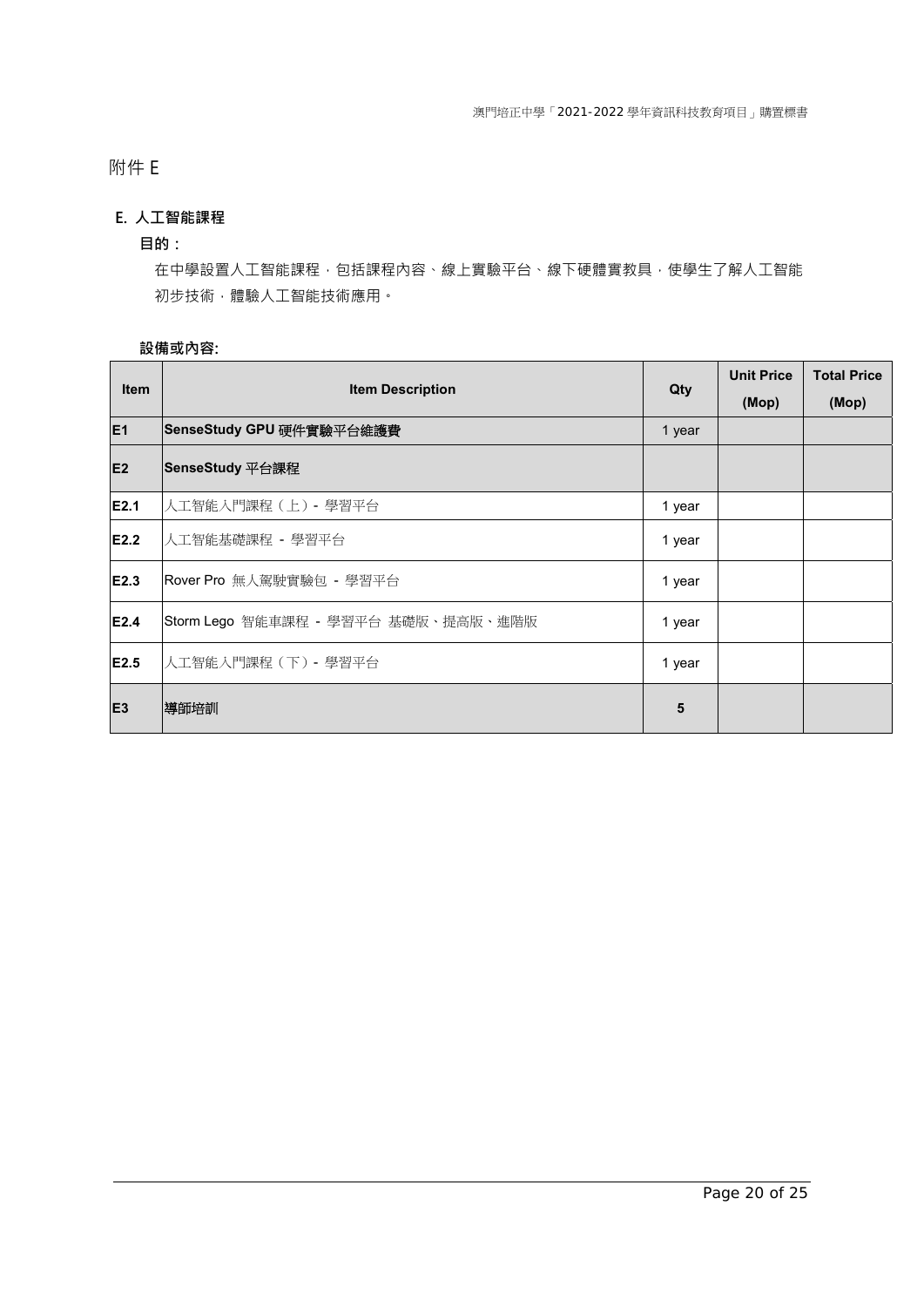# **第二部分**

## **澳門培正中學「2021-2022 學年資訊科技設備」購置標書**

| 報價項目                               |        |
|------------------------------------|--------|
| P1. 資訊科技教育 - 手提電腦                  | 見附件 P1 |
| P2. 線上直播、遠程交流課堂設備                  | 見附件 P2 |
| P3. 軟件                             | 見附件 P3 |
| P4. Lego Education Spike Prime Set | 35 套   |

### **報價注意事項:**

- 一、報價單請用澳門幣作貨幣單位
- 二、有效期應超越 2022 年 9 月 1 日
- 三、請列明交貨日期、安裝、保養方法、期限及付款方式
- 四、以上各項目可以個別報價,請列明是否可作部份項目購置
- 五、可提供同類產品
- 六、諮詢請電 28529333 內線 109 陳德明副主任,或內線 116 駱劍峰副主任
- 七、報價單請於 **2021 年 6 月 25 日下午 4 時前**,密封後交總務處 郭敬文副校長收,信封面請寫上

### "**2021-2022 學年資訊科技教育項目標書**"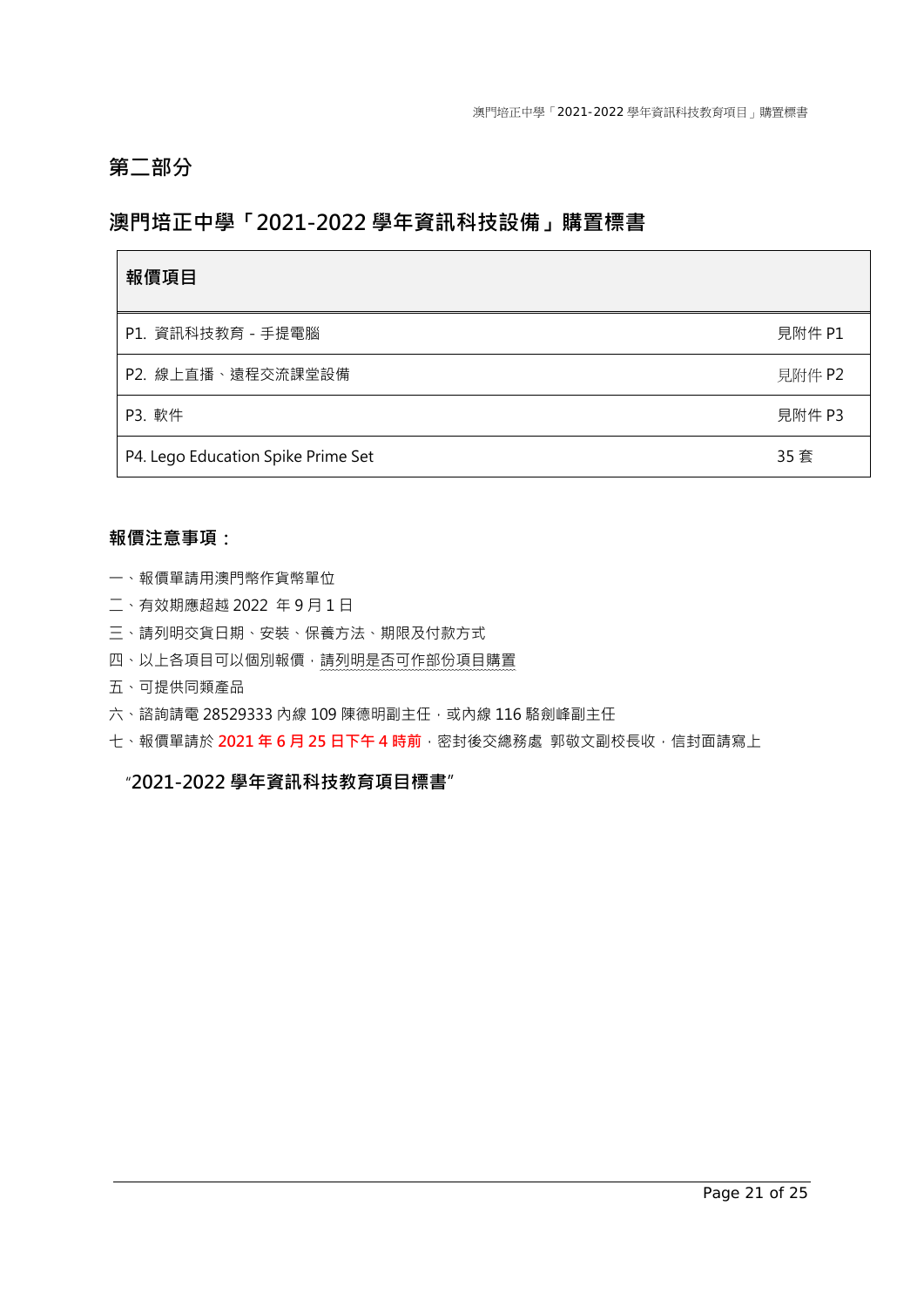附件 P1

### P1. 資訊科技教育-手提電腦

## **數量&報價要求:**請參考以下表格

| Item           | Description                                         | Qty            | U/Price    | Total      |
|----------------|-----------------------------------------------------|----------------|------------|------------|
|                |                                                     |                | <b>MOP</b> | Amount     |
|                |                                                     |                |            | <b>MOP</b> |
| 1              | <b>Lenovo ThinkPad T14 Notebook</b>                 | $\overline{4}$ |            |            |
|                | - Intel Core i7-10510U                              |                |            |            |
|                | - 16GB DDR4-3200Mhz Memory                          |                |            |            |
|                | - 512GB SSD M.2 PCIe-NVMe                           |                |            |            |
|                | - 14" FHD (1920 x 1080), IPS, Anti-Glare, 250 nits  |                |            |            |
|                | - Intel Wi-Fi 6 AX201 2x2ax, Bluetooth 5.0          |                |            |            |
|                | - 720P HD Camera with Mic, Fingerprint Reader       |                |            |            |
|                | - Backlit KB, 3Cell 50Wh Internal Battery           |                |            |            |
|                | - 65W USB-C AC adapter                              |                |            |            |
|                | - W10 Professional                                  |                |            |            |
|                | - 4 Years warranty for parts & labour               |                |            |            |
|                | - USB Mouse + Carrying Case                         |                |            |            |
| 1.2            | ThinkPad UltraSlim USB DVD Burner                   | 4              |            |            |
| 1.3            | Upgrade to 1TB SSD M.2 PCIe-NVMe                    | 4              |            |            |
| $\overline{2}$ | Lenovo ThinkPad X13 Yoga Notebook                   | 3              |            |            |
|                | - Intel Core i7-10510U                              |                |            |            |
|                | - 8GB DDR4-3200 Ram                                 |                |            |            |
|                | - 512GB M.2 2280, NVMe SSD                          |                |            |            |
|                | - 13.3" FHD (1920x1080) IPS, Anti Reflection,       |                |            |            |
|                | 300nits, Multi-Touch                                |                |            |            |
|                | - Integrated graphics, 3 cell 50Wh internal battery |                |            |            |
|                | - Intel Wi-Fi 6 AX201, BT, FPR, ThinkPad Pen Pro    |                |            |            |
|                | - Win 10 Pro                                        |                |            |            |
|                | - 2D-Camera with Microphone, Backlit KB             |                |            |            |
|                | - 4 Years warranty for parts & labour               |                |            |            |
|                | - USB Mouse + Carrying Case                         |                |            |            |
| 2.2            | ThinkPad UltraSlim USB DVD Burner                   | 3              |            |            |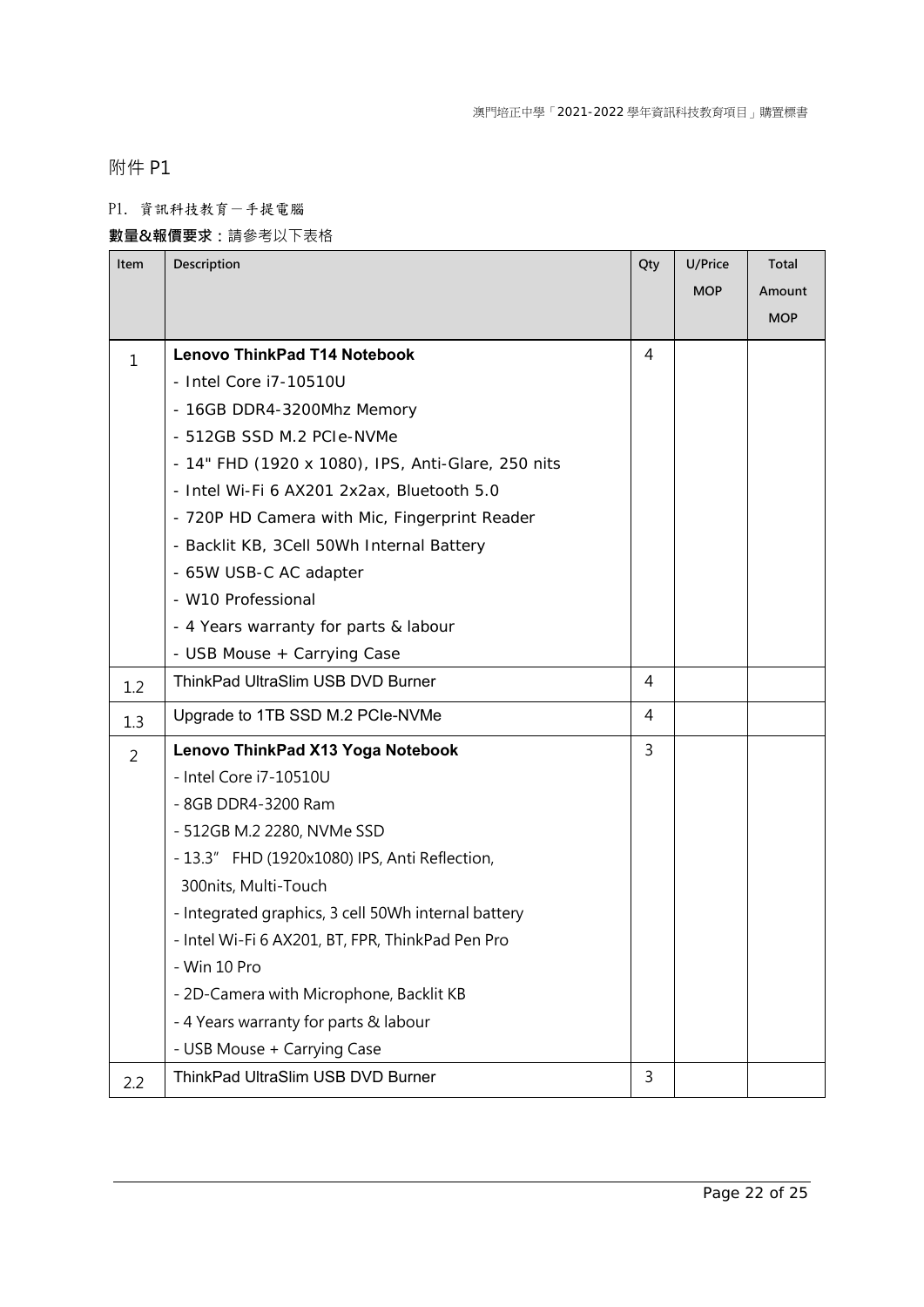#### 澳門培正中學「2021-2022 學年資訊科技教育項目」購置標書

| Item | Description                                              | Qty | U/Price    | Total      |
|------|----------------------------------------------------------|-----|------------|------------|
|      |                                                          |     | <b>MOP</b> | Amount     |
|      |                                                          |     |            | <b>MOP</b> |
| 3.1  | <b>Apple 13-inch MacBook Air</b>                         | 6   |            |            |
|      | - Apple M1 chip with 8-core CPU, 8-core GPU              |     |            |            |
|      | - 16GB unified memory                                    |     |            |            |
|      | - 256GB SSD storage                                      |     |            |            |
|      | - Retina display with True Tone                          |     |            |            |
|      | - Backlit Magic Keyboard - US English                    |     |            |            |
|      | - Touch ID, Touch ID                                     |     |            |            |
|      | - AppleCare Protection for upgrading to 3 years warranty |     |            |            |
|      |                                                          |     |            |            |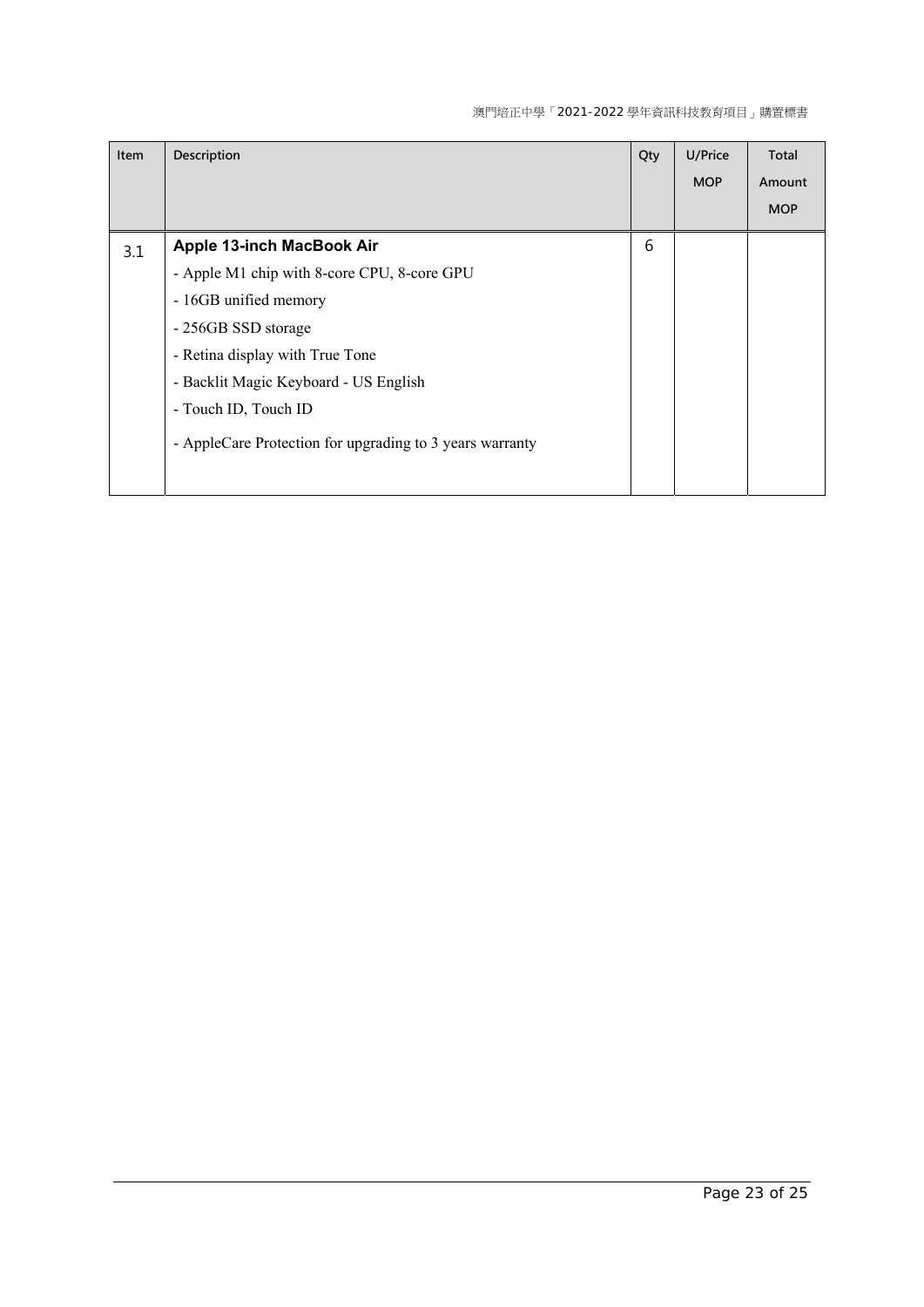附件 P2

### P2.線上直播、遠程交流課堂設備

### **數量&報價要求:**請參考以下表格

| Item | Description                                            | Qty | U/Price    | Total      |
|------|--------------------------------------------------------|-----|------------|------------|
|      |                                                        |     | <b>MOP</b> | Amount     |
|      |                                                        |     |            | <b>MOP</b> |
|      | Crestron-CCS-UC-1-AV-PLUS                              | J.  |            |            |
|      | Crestron Mercury® - Tabletop UC Video ConferenceSystem |     |            |            |
|      | w/Huddly IQ camera(Smart Zoom)                         |     |            |            |
|      |                                                        |     |            |            |